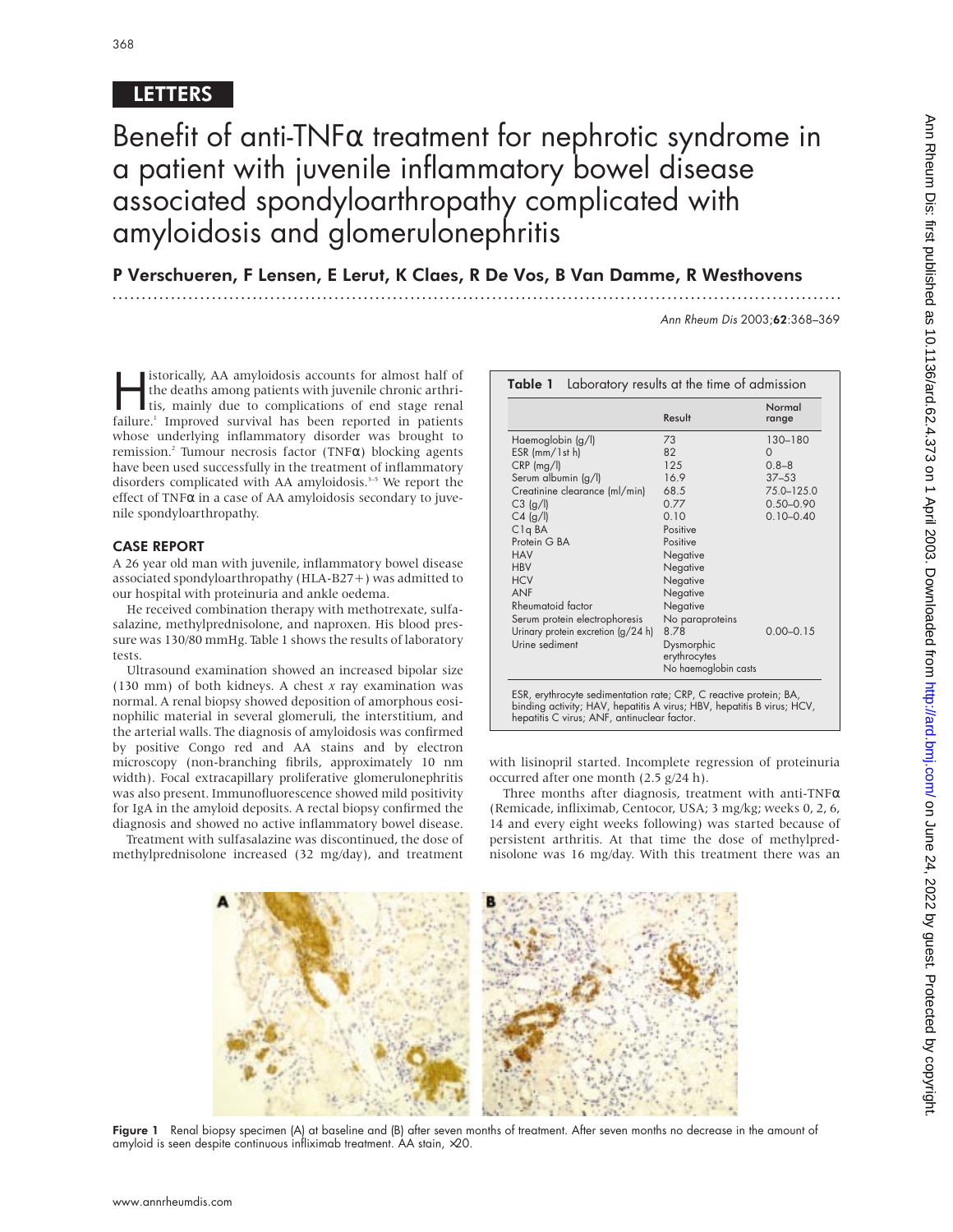

**Figure 2** Amyloid depositions in glomeruli partly covered by newly formed glomerular basement membrane (×11 500). Inset: amyloid fibrils (×72 500). Arrowhead indicates newly formed basement membrane. E, endothelium; P, podocytes; A, amyloid fibrils.

immediate clinical improvement (reduction of pain and disease activity on a visual analogue scale). After six months serum haemoglobin, C reactive protein (CRP), albumin, and the erythrocyte sedimentation rate (ESR) returned to normal with further reduction of proteinuria. After nine months urine analysis was normal and protein excretion reduced to 0.24 g/24 h.

A renal biopsy was repeated after seven months of treatment. An equal amount of amyloid fibrils was present in the mesangium, the subendothelial, and subepithelial space. A newly formed basal membrane partly covered these deposits (figs 1 and 2). Immunofluorescence did not differ from the first biopsy, but there were no more signs of intra- or extracapillary proliferation.

#### **DISCUSSION**

Our patient presented with a nephrotic syndrome and dysmorphic haematuria. Renal biopsy showed amyloidosis and extracapillary proliferative glomerulonephritis. This association has been reported previously.<sup>6</sup> Although it remains unclear whether there is a causal relationship between these renal conditions, crescent formation is a possible explanation for the rapid decline in renal function sometimes seen in amyloidosis.

In this case IgA staining was only mildly positive in the amyloid deposits and not in the glomerular mesangium, excluding IgA nephritis, known for its association with spondyloarthropathy.<sup>7</sup>

A possible explanation for the improvement of the proteinuria in our patient might be the direct effect of TNFα on the pathogenesis of the nephrotic syndrome. TNF $\alpha$  is known to play a part in glomerular inflammation $^s$  and it can increase glomerular permeability for albumin.<sup>9</sup> Both effects

can be neutralised by anti-TNFα antibodies. The systemic administration of infliximab might well have resulted in an immediate suppression of local TNF $\alpha$  effects in the kidney, explaining the fast improvement of the proteinuria.

Another explanation might be the profound effect of TNFα blocking agents on the production of serum amyloid A protein. A reduction in the systemic amyloid load might result in decreased amyloid deposition and structural healing mechanisms at the level of amyloidotic organs.<sup>2</sup> Like others we found no decrease of amyloid deposits. The new formation of glomerular basement membrane in our view is a secondary process not explaining decreased proteinuria, in contrast with reports by other authors.<sup>10</sup> In amyloidosis, proteinuria results from defects in the slit membrane caused by continuous deposition of amyloid fibrils in the lamina rara externa. When amyloid deposition is discontinued, the precipitated amyloid becomes "encapsulated" in the basement membrane by new formation of the latter, preventing further damage to the slit membrane.

#### .....................

#### Authors' affiliations

P Verschueren, F Lensen, R Westhovens, Department of Rheumatology, University Hospitals Leuven, Herestraat 49, 3000 Leuven, Belgium

E Lerut, R De Vos, B Van Damme, Department of Morphology and Molecular Pathology, University Hospitals Leuven, Minderbroedersstraat 12, 3000 Leuven, Belgium K Claes, Department of Nephrology, University Hospitals Leuven,

Herestraat 49, 3000 Leuven, Belgium

P Verschueren and F Lensen contributed equally to this report.

Correspondence to: Dr P Verschueren; patrick.verschueren@uz.kuleuven.ac.be

Accepted 30 November 2002

#### REFERENCES

- David J, Vouyiouka O, Ansell BM, Hall A, Woo P. Amyloidosis in juvenile chronic arthritis: a morbidity and mortality study. Clin Exp Rheumatol 1993;11:85–90.
- 2 Gillmore JD, Lovat LB, Persey MR, Pepys MB, Hawkins PN. Amyloid load and clinical outcome in AA amyloidosis in relation to circulating concentration of serum amyloid A protein. Lancet 2001;358:24–9.
- 3 Drewe E, McDermott EM, Powell RJ. Treatment of the nephrotic syndrome with etanercept in patients with the tumor necrosis factor receptor-associated periodic syndrome. N Engl J Med 2000;343:1044–5.
- 4 Ortiz-Santamaria V, Valls-Roc M, Sanmarti M, Holgado S, Lafont A, Olivé A, et al. Anti-TNF therapy in secondary amyloidosis [abstract]. Ann Rheum Dis 2002;61(suppl I):abstr FRI0134.
- 5 Elkayam O, Hawkins PN, Lachmann H, Yaron M, Caspi D. Rapid and complete resolution of proteinuria due to renal amyloidosis in a patient with rheumatoid arthritis treated with infliximab. Arthritis Rheum 2002;46:2571–3.
- 6 Nagata M, Shimokama T, Harada A, Koyama A, Watanabe T. Glomerular crescents in renal amyloidosis: an epiphenomenon or distinct pathology? Pathol Int 2001;51:179–86.
- Pumology: Tumor in Eco. 75.111<br>7 **Montenegro V**, Monteiro RC. Elevation of serum IgA in spondyloarthropathies and IgA nephropathy and its pathogenic role. Curr Opin Rheumatol 1999;11:265–72.
- 8 Pai R, Ha H, Kirschenbaum MA, Kamanna VS. Role of tumor necrosis factor-alpha on mesangial cell MCP-1 expression and monocyte migration: mechanisms mediated by signal transduction. J Am Soc Nephrol 1996;7:914–23.
- McCarthy ET, Sharma R, Sharma M, Li JZ, Ge XL, Dileezpan KN, et al. TNF-alpha increases albumin permeability of isolated rat glomeruli through the generation of superoxide. J Am Soc Nephrol 1998;9:433–8.
- 10 Mandreoli M, Casanova S, Vianelli N, Pasquali S, Zucchelli P. Remission of nephrotic syndrome due to AA amyloidosis and initiation of glomerular repair after surgical resection of localized Castleman's sisease. Nephron 2002;90:336–40.

Ann Rheum Dis: first published as 10.1136/ard.62.4.373 on 1 April 2003. Downloaded from http://ard.bmj.com/ on June 24, 2022 by guest. Protected by copyright Ann Rheum Dis: first published as 10.1136/ard.62.4.372 on 114 April 2003: Downloaded and April 2003: April 2002. Dy Sublished as 10.114. Dis: first published as 10.1136/ard. Protected by guests and the from 24, 2022 by gue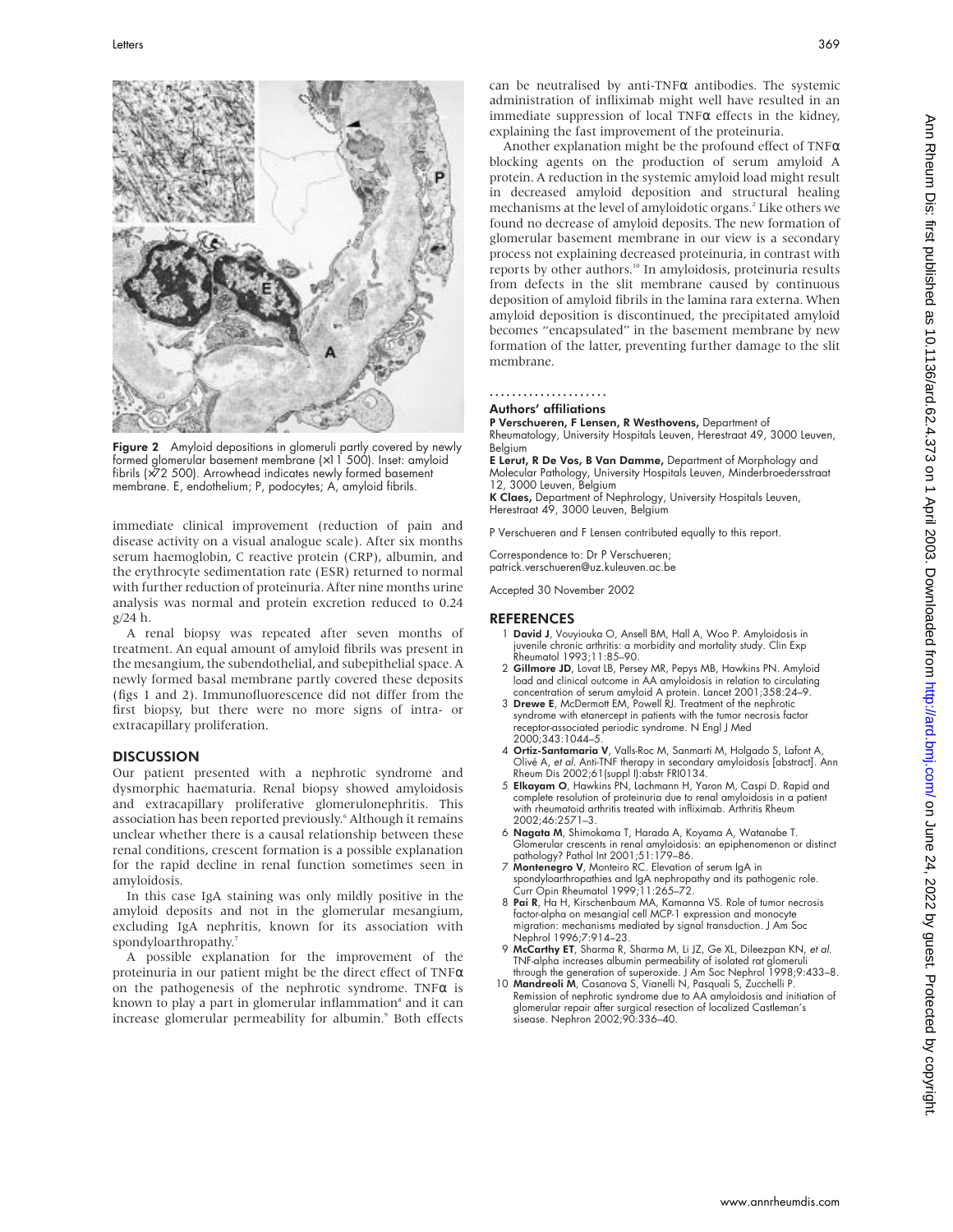# A unique autoantibody pattern of positive anti-Jo-1, anti-U1RNP, and antiproteasome antibodies in autoimmune myositis as a diagnostic challenge

E Feist, M-L Schneider, M Brychcy, T Dörner, G-R Burmester, F Hiepe

.............................................................................................................................

Ann Rheum Dis 2003;62:370–371

The presence of autoantibodies against tRNA synthetases is<br>a specific serological feature of a clinically distinct entity<br>of autoimmune myositis. This syndrome is characterised<br>by an association of non-erosive arthritis, R he presence of autoantibodies against tRNA synthetases is a specific serological feature of a clinically distinct entity of autoimmune myositis. This syndrome is characterised enon, and alveolitis. The most common autoimmune response of this disease is directed against the histidyl-tRNA synthetase Jo-1 and therefore also called the anti-Jo-1 syndrome.<sup>1-3</sup> In this report we describe a patient with a unique coincidence of anti-Jo-1 antibodies with other myositis related autoantibodies directed to U1RNP typical for mixed connective tissue disease (MCTD) and proteasome.

#### CASE REPORT

In a 36 year old female patient, arthralgia, joint swelling, and fever led to the diagnosis of rheumatoid arthritis in 1998. Initial treatment comprised sulfasalazine and prednisolone. In February 2000, she was admitted to our department with a four month history of myalgia and weakness. Physical examination showed a tetraparesis affecting the proximal and peripheral muscles with an apparent areflexia. Gottron's sign was positive, while arthritis was not evident. A marked pathological spontaneous activity of all muscle groups was found on electrophysiological examination. Pulmonary function tests and thoracic *x* ray results were normal.

Autoantibody analysis showed an antinuclear antibody titre of 1/2560 with a pattern suspicious for a coincidence of anti-U1RNP- and anti-Jo-1 antibodies (fig 1A). Enzyme linked immunosorbent assay (ELISA) and immunoblotting confirmed the reactivity against RNP-A and B/B′ as well as Jo-1 (fig 1B). Moreover, antiproteasomal autoantibodies were detectable in ELISA, while other autoantibodies were negative. The antiproteasome antibodies were affinity purified by means of 20S proteasome bound to BrCN-sepharose and subsequently tested in immunofluorescence (fig 1C). Circulating immune complexes were found to be raised and complement components C3 and C4 were decreased. Creatinine kinase (2579 U/l, normal 0–80), myoglobin (1942 µg/l, normal 0–70), lactate dehydrogenase, and transaminases were strongly enhanced. Other laboratory data were normal, including peripheral blood count, C reactive protein, renal and thyroid function tests. A muscle biopsy from the right quadriceps showed a strong perivascular and endomysial infiltration, predominantly by cytotoxic T lymphocytes (CD8+) and B lymphocytes (CD20+).

The overall findings were consistent with a severe autoimmune myositis without any evidence of an infectious, malignant, or endocrine cause. The likelihood of sulfasalazine induced autoantibodies and disease was low, because the autoantibody response was specific and the disease continued after withdrawal of the drug. Therefore, treatment was started with steroids (initially 750 mg methylprednisolone), leading to a rapid clinical improvement. Furthermore, monthly infusions of immunoglobulins (25 g over five days) were given. Because after a period of six months (prednisolone 12 mg/day) a flare recurred, another steroid bolus of 750 mg methylprednisolone in combination with intravenous cyclophosphamide was given, leading to an improvement of all clinical symptoms. In the follow up, the course of the disease remains stable.

#### **DISCUSSION**

During the past decades, detection of autoantibodies has improved remarkably the diagnosis of connective tissue diseases and provided new insights into their pathogenesis. In



Figure 1 (A) Indirect immunofluorescence of the patient's serum showed a coarse granular nucleoplasmic pattern as well as fine speckled cytoplasmic staining in interphase HEp-2 cells. (B) Reactivity towards U1RNP antigens (A and B/B′) and histidyl-tRNA synthetase (Jo-1) was confirmed by immunoblot (lane 2), which was performed as described previously using a MOLT-4 cell extract.° Lanes 1 and 3 represent control sera recognising Jo-1 and Sm/U1RNP antigens, respectively. (C) Affinity purified antiproteasome antibodies showed a fine speckled cytoplasmic and nucleoplasmic staining on HEp-2 cells, which was not clearly distinguishable from the immunofluorescence pattern of anti-Jo-1 antibodies.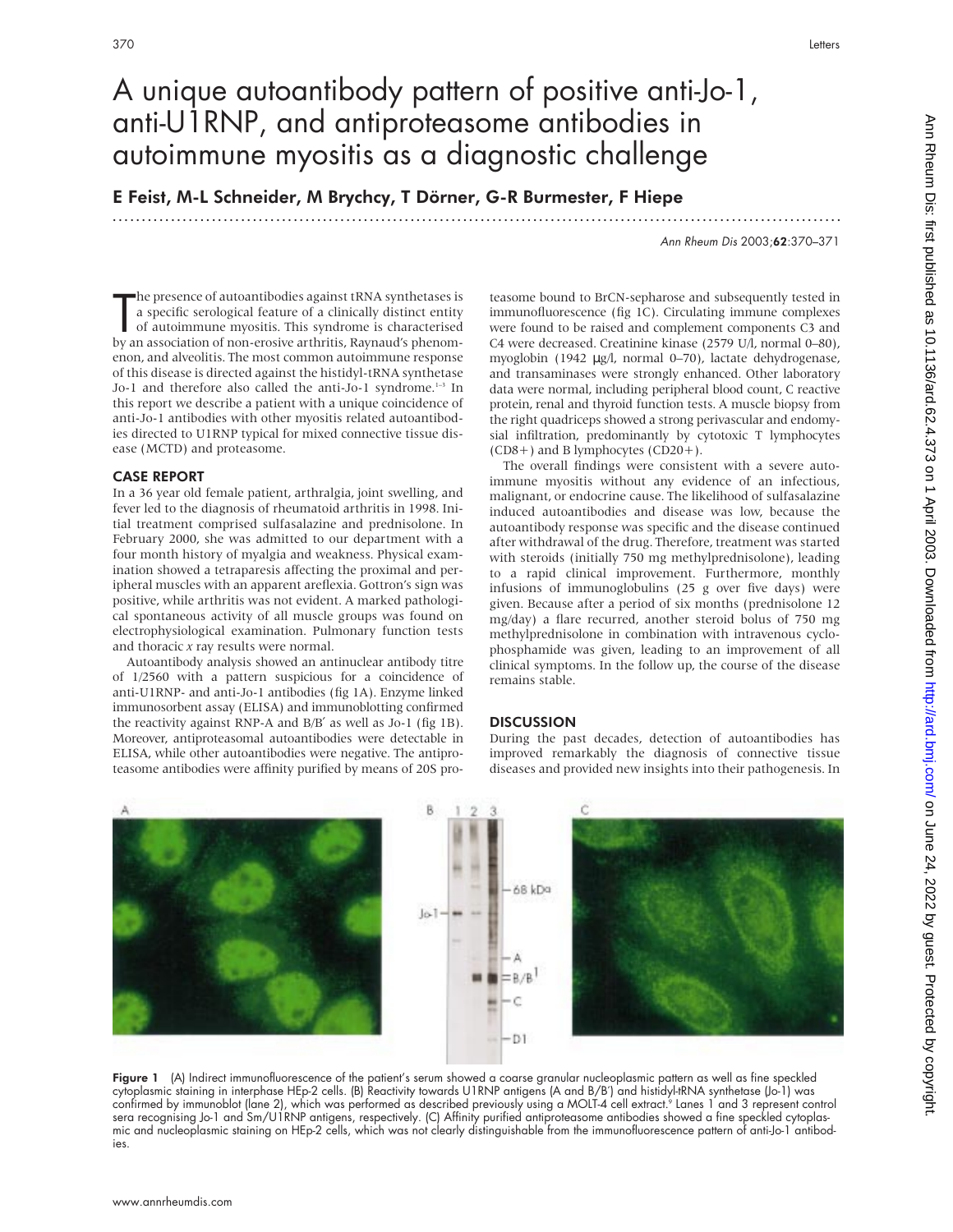this case, the simultaneous occurrence of anti-Jo-1 and anti-U1RNP autoantibodies is a difficult diagnostic problem. Autoantibodies against Jo-1 are usually highly specific for the anti-synthetase syndrome.<sup>1</sup> However, in this case, the manifestation was incomplete, lacking pulmonary and peripheral vascular involvement. On the other hand, anti-U1RNP antibodies are a serological marker for MCTD, in which myositis is not an essential part but a typical symptom.<sup>2</sup> However, the titre of the anti-U1RNP antibodies was not as high as it is typically for MCTD. The finding of low complement levels is not typical for myositis and might have been due to overlap of myositis with MCTD as complement factors can be decreased, especially in MCTD. Although an association between anti-Jo-1 and anti-Ro/SSA 52 kDa responses is relatively common, as reported by former studies,<sup>4-6</sup> the coincidence of anti-Jo-1 and anti-U1RNP antibodies appears to be less common.<sup>3</sup> Autoantibodies against proteasome were recently found in association with autoimmune myositis and other connective tissue diseases.<sup>78</sup> In this case, the unique autoantibody pattern detected impressively reflects the variability of these myositis related markers and emphasises that they belong to the common immune repertoire seen in autoimmune myositis.

### .....................

Authors' affiliations

**E Feist, M Brychcy, T Dörner, G-R Burmester, F Hiepe,** Clinic for<br>Rheumatology and Clinical Immunology, University Hospital Charité, Humboldt University of Berlin, Schumannstr 20/ 21, D-10117 Berlin, Germany

Correspondence to: Dr E Feist; eugen.feist@charite.de

Accepted 8 August 2002

#### REFERENCES

- 1 Bernstein RM, Morgan SH, Chapman J, Bunn CC, Mathews MB, Turner-Warwick M, et al. Anti-Jo-1 antibody: a marker for myositis with interstitial lung disease. BMJ 1984;289:151–2.
- 2 von Mühlen CA, Tan EM. Autoantibodies in the diagnosis of systemic rheumatic diseases. Semin Arthritis Rheum 1995;24:323–58.
- 3 Brouwer R, Hengstman GJ, Vree EW, Ehrfeld H, Bozic B, Ghirardello A, et al. Autoantibody profiles in the sera of European patients with myositis. Ann Rheum Dis 2001;60:116–23.
- 4 Frank MB, McCubbin V, Trieu E, Wu Y, Isenberg DA, Targoff IN. The association of anti-Ro52 autoantibodies with myositis and scleroderma autoantibodies. J Autoimmun 1999;12:137–42.
- 5 Rutjes SA, Vree Egberts WT, Jongen P, Van Den HF, Pruijn GJ, Van Venrooij WJ. Anti-Ro52 antibodies frequently co-occur with anti-Jo-1 antibodies in sera from patients with idiopathic inflammatory myopathy. Clin Exp Immunol 1997;109:32–40.
- 6 Venables PJ. Antibodies to Jo-1 and Ro-52: why do they go together? Clin Exp Immunol 1997;109:403–5.
- 7 Feist E, Dörner T, Kuckelkorn U, Schmidtke G, Micheel B, Hiepe F, et al. Proteasome alpha-type subunit C9 is a primary target of autoantibodies in sera of patients with myositis and systemic lupus erythematosus. J Exp Med 1996;184:1313–18.
- 8 Feist E, Dörner T, Kuckelkorn U, Scheffler S, Burmester G, Kloetzel P. Diagnostic importance of anti-proteasome antibodies. Int Arch Allergy Immunol 2000;123:92–7.
- 9 Riemekasten G, Marell J, Trebeljahr G, Klein R, Hausdorf G, Häupl T, et al. A novel epitope on the C-terminus of SmD1 is recognized by the majority of sera from patients with systemic lupus erythematosus. J Clin Invest 1998;102:754–63.

# Degenerative disc disease and pre-existing spinal pain

.............................................................................................................................

### C J Centeno, J Fleishman

Ann Rheum Dis 2003;62:371–372

**A** pportioning pain and disability after a car accident or work related injury can be difficult. Many doctors who undertake this task often state that because an *x* ray examination or magnetic recononce imaging (MPI) can work related injury can be difficult. Many doctors who examination or magnetic resonance imaging (MRI) scan soon after the injury shows degenerative disc disease (DDD), some or all of the patient's spinal pain and disability must be pre-existing. This interpretation of imaging is not consistent with the peer reviewed medical published reports.

For this statement to be true, there would need to be a strong connection between MRI or *x* ray evidence of DDD and pain/disability. If we look at this concept and compare it with the published reports, we see that DDD, as seen on imaging, is not a painful condition.

Several studies have been performed in this area. The oldest was published in the *Journal of Neuroimaging* in 1991. In this study patients without low back pain underwent an MRI scan; 39% of this normal group had evidence of DDD.1 A *New England Journal of Medicine* article in 1994 found similar results. It showed that of 98 subjects without low back pain, 52% had DDD on MRI.2 Similar findings were discovered in the thoracic spine (upper back) by Wood *et al* in the *Journal of Bone and Joint Surgery* in 1995. Thoracic MRI scans were performed in 90 asymptomatic adults; 73% of these patients had DDD at at least one level.<sup>3</sup> Similar findings have been found in the radiographic analysis of asymptomatic cervical spines, with the prevalence of DDD increasing with age. In addition, MRI has been found to have high false negative and positive rates for predicting painful discs in this area.<sup>4</sup>

If DDD is not painful, then why do MRI scans and *x* ray examinations of people with spinal pain often show DDD? The reason is probably that DDD can predispose a patient to a painful spinal condition. Important clues can be gleaned from recent research showing that painful discs have nerve in-growth.<sup>5</sup> Additional research has shown that degenerated discs move abnormally and this property may predispose them to injury in a traumatic event.<sup>6</sup> Finally, we have much to learn about the cause of axial spinal pain, but it seems clear that MRI scans and *x* ray examinations are often not sufficiently sensitive to show us the cause.

Attribution is yet another problem. For instance, if a patient has evidence on examination of a right sided L5 radiculopathy, then looking for right sided L5-S1 disease may be fruitful. However, the converse is problematic. If the patient has DDD of the right L5-S1 area on an old low back *x* ray but clearly has no symptoms or signs of this disorder on examination, then we must assume the problem had not yet reached the point of being symptomatic.

In summary, DDD as seen on *x* ray examination and MRI scans is not a painful condition, therefore evidence of this "disorder" before an accident or injury does not mean that the patient had a painful pre-existing condition. Although it is true that some patients with DDD do have pain, it is also true that many patients without DDD have pain. Furthermore, high percentages of the normal, pain-free population have DDD. From the peer reviewed research in this area, DDD seems to be a normal part of the aging process and not "smoking gun" evidence of a pre-existing problem.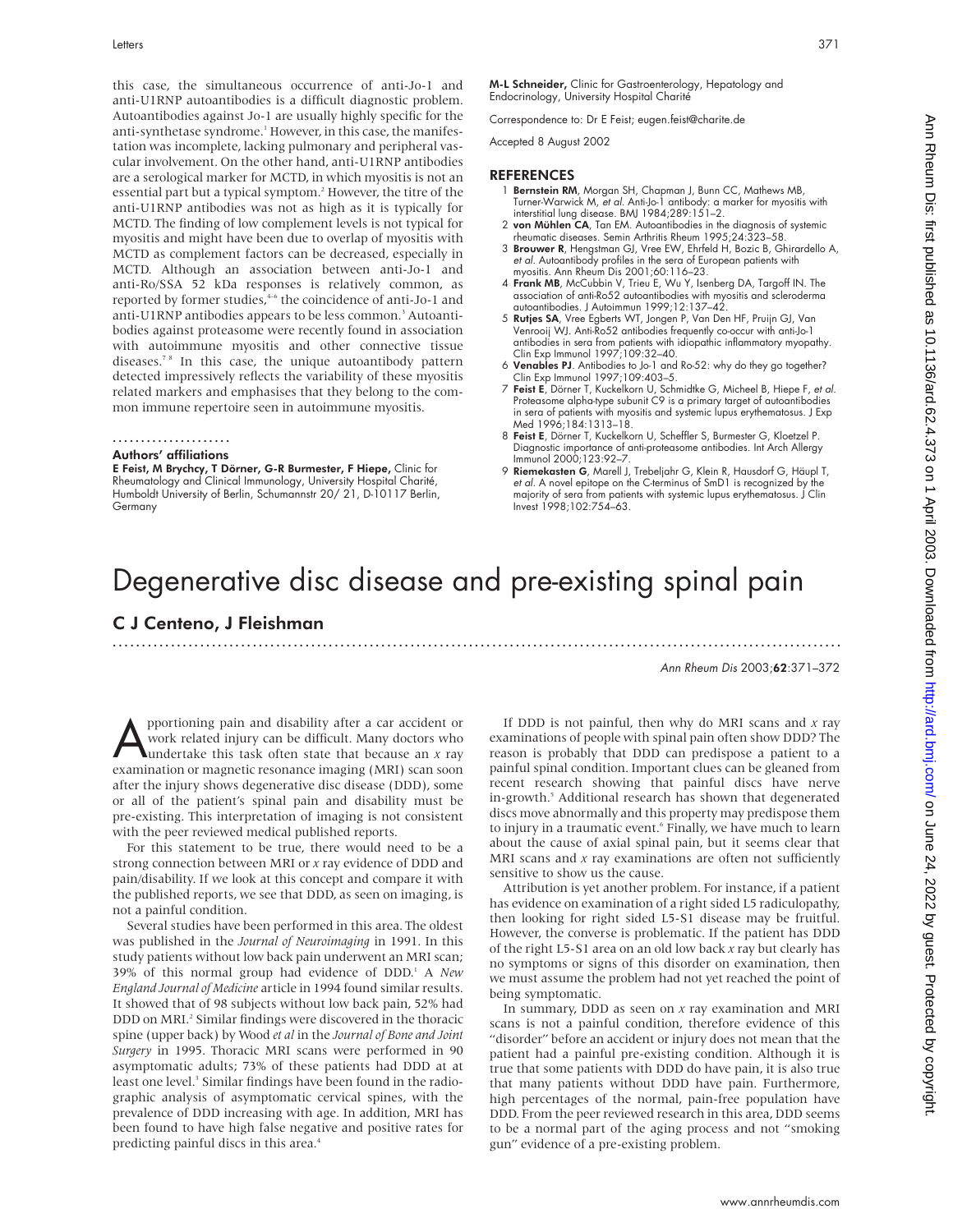### Authors' affiliations

C J Centeno, J Fleishman, The Centeno Clinic, Westminster, Colorado, USA

Correspondence to: Dr C J Centeno, The Centeno Clinic, 11080 Circle Point Road, Building 2, Suite 140, Westminster, CO 80020, USA; centenooffice@centenoclinic.com

Accepted 8 August 2002

#### REFERENCES

1 Greenberg JO, Schnell RG. Magnetic resonance imaging of the lumbar spine in asymptomatic adults. Cooperative study—American Society of Neuroimaging. J Neuroimaging 1991;1:2–7.

- 2 Jensen MC, Brant-Zawadzki MN, Obuchowski N, Modic MT, Malkasian D, Ross JS. Magnetic resonance imaging of the lumbar spine in people without back pain. N Engl J Med 1994;331:69–73.
- 3 Wood KB, Garvey TA, Gundry C, Heithoff KB. Magnetic resonance imaging of the thoracic spine. Evaluation of asymptomatic individuals. J Bone Joint Surg Am 1995;77:1631–8.
- 4 Parfenchuck TA, Janssen ME. A correlation of cervical magnetic resonance imaging and discography/computed tomographic discograms. Spine 1994;19:2819–25.
- 5 Coppes MH, Marani E, Thomeer RT, Groen GJ. Innervation of "painful" lumbar discs. Spine 1997;22:2342–9; discussion 2349–50.
- 6 Mimura M, Panjabi MM, Oxland TR, Crisco JJ, Yamamoto I, Vasavada A. Disc degeneration affects the multidirectional flexibility of the lumbar spine. Spine 1994;19:1371–80.

# Tuberculous tonsillitis in a patient receiving etanercept treatment

.............................................................................................................................

## C T Derk, R J DeHoratius

Ann Rheum Dis 2003;62:372

S ince the approval by the Food and Drug Administration<br>
(FDA) of tumour necrosis factor  $\alpha$  antagonists, infections<br>
have accounted for 21% of the adverse events reported to<br>
the FDA for etanercent and 20% of those repo (FDA) of tumour necrosis factor  $\alpha$  antagonists, infections have accounted for 21% of the adverse events reported to the FDA for etanercept and 20% of those reported for infliximab. $12$ 

As of May 2001, from approximately 147 000 subjects receiving infliximab treatment, 70 patients have been reported to have developed active tuberculosis. Of these, 52% presented with extrapulmonary tuberculosis while 24% presented with disseminated disease.<sup>3</sup> As of April 2001, from approximately 102 000 subjects receiving etanercept treatment, nine patients have been reported to have developed active tuberculosis.<sup>4</sup> With the case report presented herein we want to add evidence to suggest that atypical presentation of active tuberculosis may also be seen in patients receiving etanercept treatment.

#### CASE REPORT

The patient, a 56 year old Filipino man with no significant past medical history other than receiving BCG immunisation at age 23 before he emigrated to the United States, presented to our clinic for a third opinion for his polyarthritis symptoms. He had initially been seen two years previously by a rheumatologist for left knee swelling and diffuse asymmetric arthralgias. A raised erythrocyte sedimentation rate and a raised rheumatoid factor prompted a diagnosis of rheumatoid arthritis. Treatment was started with a tapering dose of prednisone and weekly oral methotrexate. The patient discontinued both drugs about two months later and sought the advise of another rheumatologist about a year later. At that time it was noted that the patient had swelling of his wrists, ankles, and knees, and etanercept was started for a presumptive diagnosis of rheumatoid arthritis. No radiological studies were performed.

About a week before our evaluation the patient had developed a swollen left tonsil and was evaluated by an otolaryngologist, who performed a resection of his left tonsil to rule out a possible malignancy or infection.

On physical examination there was evidence of small bilateral knee effusions as well as an erythematous rash over his upper arms. There were no palpable nodules and he complained of morning stiffness that lasted for about 10 minutes. He had no respiratory complaints and his lung fields were clear to auscultation. Radiographic studies of his hands, wrists, and knees showed osteoarthritic changes without erosions or periarticular osteopenia. A diagnosis of inflammatory osteoarthritis was made, and the patient was treated with hydroxychloroquine 200 mg twice daily, while etanercept was discontinued because of the new diagnosis, and also because stains of the left tonsil had shown acid fast bacilli. Antituberculous treatment was initiated by a consulting infectious disease specialist once disseminated disease was ruled out.

### DISCUSSION

Two issues come to the forefront with this case. Even though biological agents are new treatments for rheumatoid arthritis, the increased incidence of infectious adverse events, should make us reserve these treatments for patients who meet the clinical criteria for a diagnosis of rheumatoid arthritis. Also of importance, and as described in this case report, is the fact that not only patients receiving infliximab but also patients receiving etanercept can have atypical presentations of *Mycobacterium tuberculosis* infections.

.....................

### Authors' affiliations

C T Derk, R J DeHoratius, Department of Rheumatology, Thomas Jefferson University, Room 613, Curtis Bldg, 1015 Walnut Street, Philadelphia, PA 19107, USA

Correspondence to Dr C T Derk; bacfe31@aol.com

Accepted 28 August 2002

#### REFERENCES

- 1 Gershon SK, Wise RP, Niu MT, Siegel JN. Postlicensure reports of infection during use of etanercept and infliximab. Rockville MD: Center for Biologics Evaluation and Research (CBER), FDA, 2001.
- 2 Keane J, Gershon S, Wise RP, Mirabile-Levens E, Kasznica J, Schwieterman WD, et al. Tuberculosis associated with infliximab, a tumor necrosis factor a-neutralizing agent. N Engl J Med 2001;345:1098–104.
- 3 Anonymous. Safety update on TNF-a antagonists: infliximab and<br>etanercept. Rockville MD: Center for Biologics Evaluation and Research (CBER), FDA, 2001.
- 4 Wallis WJ, Burge DJ, Sabath D, Gardiner M. Tuberculosis reports with etanercept (Enbrel) therapy [abstract]. Arthritis Rheum 2001;44(suppl):S78.

Ann Rheum Dis: first published as 10.1136/ard.62.4.373 on 1 April 2003. Downloaded from http://ard.bmj.com/ on June 24, 2022 by guest. Protected by copyright Ann Rheum Dis: first published as 10.1136/ard.62.4.372 on 114 April 2003: Downloaded and April 2003: April 2002. Dy Sublished as 10.114. Dis: first published as 10.1136/ard. Protected by guests and the from 24, 2022 by gue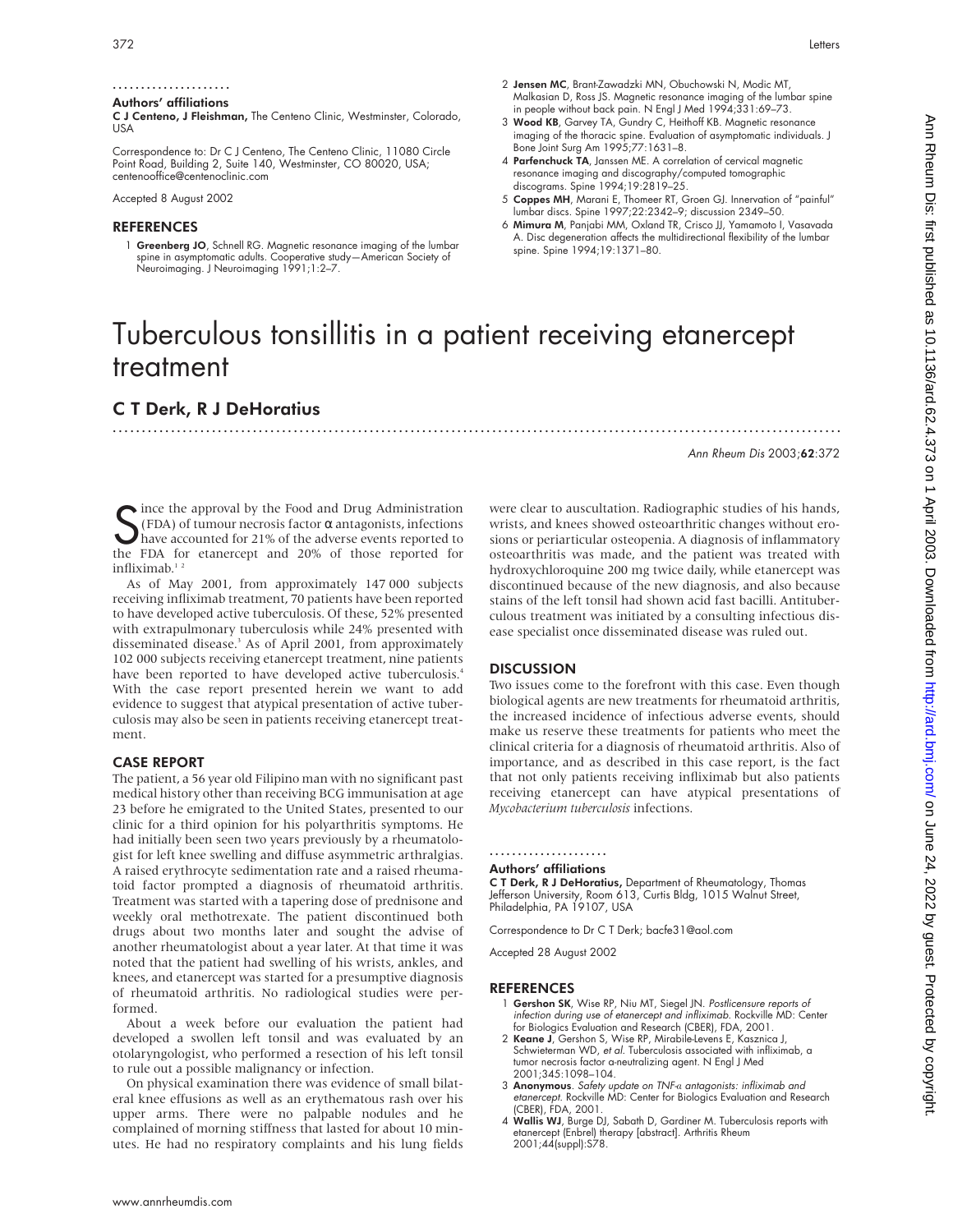# Successful treatment of resistant giant cell arteritis with etanercept

### A L Tan, J Holdsworth, C Pease, P Emery, D McGonagle

.............................................................................................................................

Ann Rheum Dis 2003;62:373–374

**C**iant cell arteritis (GCA) is a systemic medium to large<br>cell vasculitis that predominantly affects the elderly<br>population.<sup>1</sup> Initial high dose corticosteroids are the<br>cornerstone of treatment which is subsequently tape cell vasculitis that predominantly affects the elderly population.1 Initial high dose corticosteroids are the cornerstone of treatment, which is subsequently tapered.<sup>2</sup> However, disease flares are not uncommon and corticosteroid related side effects are frequent.<sup>3</sup>

The limitations of corticosteroids in the treatment of some cases of GCA have led to the evaluation of other strategies using steroid sparing agents.<sup>4-7</sup> In two previous studies patients with resistant GCA were treated with infliximab, a monoclonal chimeric antibody directed against tumour necrosis factor  $\alpha$  (TNFα) that binds circulating and membrane bound TNF, with promising results.<sup>67</sup> The rationale for this approach was that the vasculitic lesions in GCA had prominent macrophage infiltration where excess TNFα production had been demonstrated by immunohistochemistry.<sup>8</sup>

We report the case of a patient who was treated with the anti-TNFα agent etanercept, which is the fusion protein of the extracellular ligand binding portion of the p75 TNF receptor and the Fc portion of IgG1, on the basis that the GCA could not be controlled and that complications of high dose corticosteroid treatment appeared imminent.

#### CASE REPORT

The patient was an 80 year old man whose initial symptoms in March 2001 were diffuse aching of the shoulders, arms, and legs, profound morning stiffness with no headaches but a high C reactive protein (CRP) of 77 mg/l. Treatment was started with prednisolone 15 mg daily with a moderate clinical improvement in the following months, but his inflammatory markers remained high. He subsequently developed headaches and was referred to the rheumatology department in May 2001. He had temporal tenderness in addition to his original symptoms; a temporal artery biopsy was therefore performed. The biopsy failed to confirm arteritis and a diagnosis of GCA was hence made based on the clinical findings. His steroids were increased to 60 mg daily with improvement of his headaches and inflammatory markers (erythrocyte sedimentation rate (ESR) 21 mm/1st h, CRP 12 mg/l) (fig 1). Treatment was also started with prophylactic alendronate 70 mg weekly together with calcium and vitamin D. Over the following six months his prednisolone could not be tapered below 20 mg daily.

In November 2001 he had a transient ischaemic attack with sudden onset weakness in the left arm which occurred when his ESR was 84 mm/1st h. His blood pressure, pulse, lipids, and



Figure 1 The effect of etanercept on C reactive protein (CRP) and erythrocyte sedimentation rate (ESR) of the patient. Etanercept treatment was started at point A, when symptoms were uncontrolled with prednisolone 20 mg daily, at a stage when the patient had visual symptoms. The patient improved and was able to reduce the dose of the steroid. He discontinued the etanercept in May 2002 and consequently his disease flared (shown by the asterisk). The recurrence of his initial GCA symptoms coupled with an increase of his inflammatory markers prompted us to restart the etanercept treatment (point B). He responded well, the inflammatory markers fell and the dose of prednisolone was quickly tapered to 7.5 mg/day.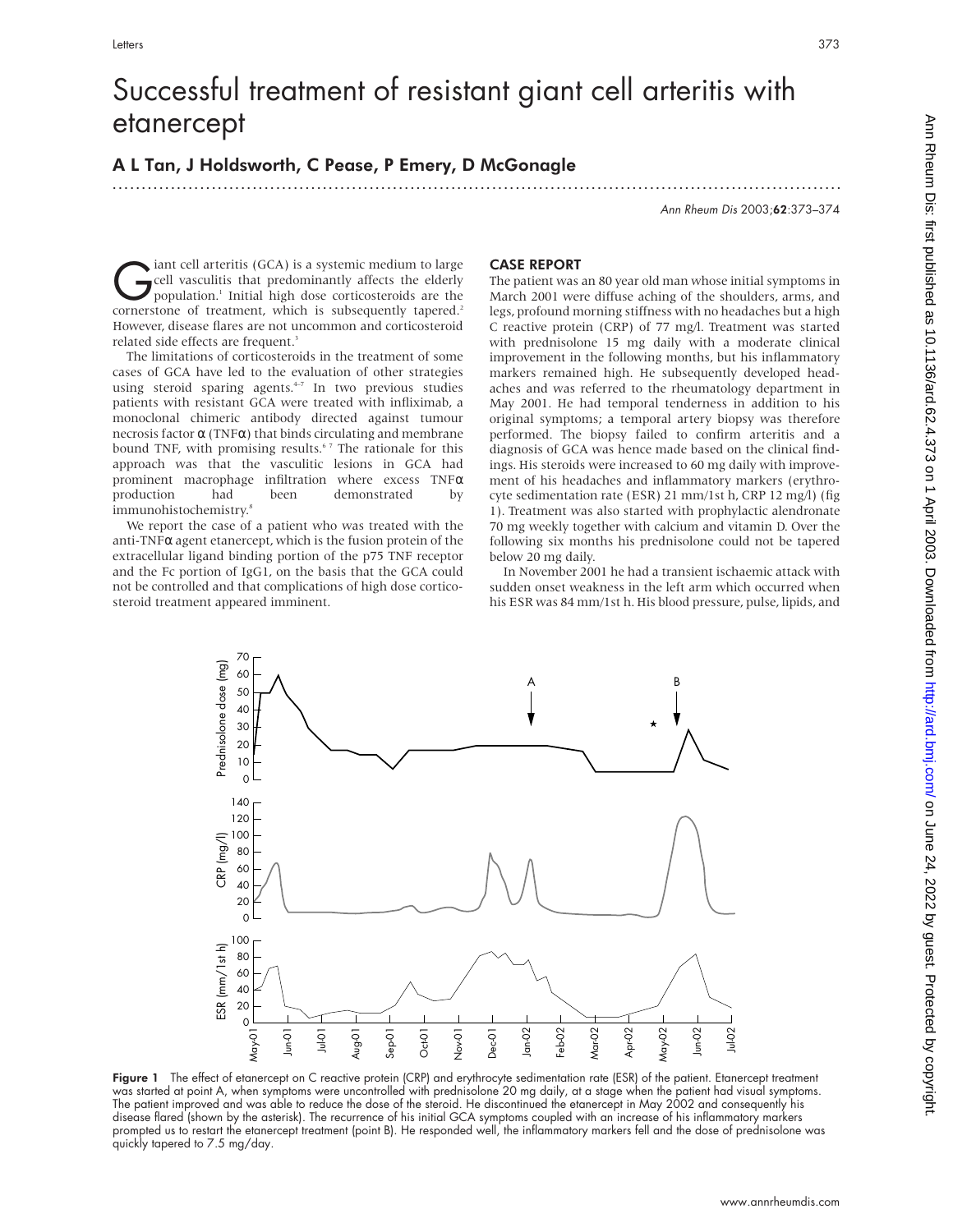electrocardiograph were normal, and this episode was attributed to the arteritis. An insufficiency fracture was also suspected when he developed severe rib pain after coughing. He had a pre-existing history of macular degeneration and glaucoma and had complained of gradual visual deterioration during high dose corticosteroid treatment. No change in visual acuity was demonstrated and his intraocular pressures were normal. His blood glucose was also normal.

In view of the persistently high dose of steroids used, the failure to suppress the inflammation, the complications, and the concern about the steroids contributing to normal pressure glaucoma, the patient was offered etanercept in February 2002. Treatment was started with 25 mg subcutaneously twice weekly and he continued to receive prednisolone 20 mg daily. Within the following month there was a dramatic resolution of the myalgia and stiffness around his shoulders, arms, neck, and thighs. His corticosteroid dose was tapered to 5 mg daily and the frequency of etanercept was decreased to once every eight days.

The patient, thinking that he was cured, stopped taking the etanercept. Two weeks after he stopped he contacted the rheumatology department with a severe flare of his disease (ESR 71 mm/1st h, CRP 123 mg/l) and return of the symptoms he had before the initial treatment with etanercept. Treatment was therefore restarted with etanercept without adjusting his steroid dose initially. No immediate response was evident so the prednisolone was increased to 30 mg daily two weeks later, and his symptoms resolved within one month with associated normalisation of his ESR and CRP. Six months after starting etanercept he is maintained on a dose of 25 mg every four days and prednisolone 5 mg and 7.5 mg on alternate days.

#### **DISCUSSION**

TNF $\alpha$  is a proinflammatory cytokine with a pivotal role in the pathogenesis of GCA.<sup>8</sup> <sup>9</sup> As far as we know, this is the first report suggesting that etanercept may have a role in the treatment of resistant GCA. This single case does not allow us to draw definitive conclusions from our observation. Nevertheless, the dramatic responses following treatment, the flare of disease on discontinuation, and the successful re-induction of remission suggest that etanercept might be

useful in resistant GCA. We noted that remission induction was delayed and that relatively high dose corticosteroids had to be given when etanercept was started, but that this could be quickly tapered in the following weeks. The advantage of etanercept as a steroid sparing agent in GCA is the ease of administration and the ability to taper the dose depending on clinical and laboratory responses. Further studies are warranted to determine the efficacy of etanercept in resistant GCA.

.....................

### Authors' affiliations

A L Tan, C Pease, P Emery, D McGonagle, Department of Rheumatology, Leeds General Infirmary, Great George Street, Leeds LS1 3EX, UK

A L Tan, J Holdsworth, D McGonagle, Department of Rheumatology, Calderdale Royal Hospital, Salterhebble, Halifax HX3 0PW, UK

Correspondence to: Dr D McGonagle; d.g.mcgonagle@leeds.ac.uk

Accepted 16 December 2002

#### **REFERENCES**

- 1 Salvarani C, Cantini F, Boiardi L, Hunder GG. Polymyalgia rheumatica and giant-cell arteritis. N Engl J Med 2002;347:261–71.
- 2 Hunder GG. Giant cell arteritis and polymyalgia rheumatica. Med Clin North Am 1997;81:195–219.
- 3 Gabriel SE, Sunku J, Salvarani C, O'Fallon WM, Hunder GG. Adverse outcomes of antiinflammatory therapy among patients with polymyalgia rheumatica. Arthritis Rheum 1997;40:1873–8.
- 4 van der Veen MJ, Dinant HJ, van Booma-Frankfort C, van Albada-Kuipers GA, Bijlsma JW. Can methotrexate be used as a steroid sparing agent in the treatment of polymyalgia rheumatica and giant cell arteritis? Ann Rheum Dis 1996;55:218–23.
- 5 DeSilva M, Hazleman BL. Azathioprine in giant cell arteritis/ polymyalgia rheumatica: a double blind study. Ann Rheum Dis 1986;45:136–8.
- 6 Cantini F, Niccoli L, Salvarani C, Padula A, Olivieri I. Treatment of longstanding active giant cell arteritis with infliximab: report of four cases. Arthritis Rheum 2001;44:2933–5.
- 7 Airo P, Antoniolo CM, Vianelli M, Toniati P. Anti-tumour necrosis factor treatment with infliximab in a case of giant cell arteritis resistant to steroid and immunosuppressive drugs. Rheumatology (Oxford) 2002;41:347–9. 8 Field M, Cook A, Gallagher G. Immuno-localisation of tumor necrosis
- factor and its receptors in temporal arteritis. Rheumatol Int 1997;17:113–18.
- 9 Goronzy JJ, Weyand CM. Cytokines in giant-cell arteritis. Cleve Clin J Med 2002;69(suppl 2):SII91–4.

# Bilateral subdural effusion in a patient with neuro-Behçet's disease

.............................................................................................................................

#### N Suzuki, M Takeno, G Inaba

Ann Rheum Dis 2003;62:374–375

The central nervous system is sometimes affected in patients with Behçet's disease.<sup>1</sup> Meningoencephalitis and brainstem lesions are the most common problems. The appearance of subdural effusion has been rarely reported. O he central nervous system is sometimes affected in patients with Behçet's disease.<sup>1</sup> Meningoencephalitis and brainstem lesions are the most common problems. The patient, who had neuro-Behçet's disease with massive bilateral subdural effusion, was successfully treated with steroid pulse therapy.

#### CASE REPORT

The patient (a 45 year old man) first developed polyarthralgia, fever, recurrent oral aphthosis, and headache in 1986. In 1987 he had a genital ulcer and positive pathergy test. Thus, he fulfilled the international criteria for the diagnosis of Behçet's disease. He had two cycles of steroid pulse therapy, and his symptoms including headache subsided. In 1995 an episodic exacerbation of the neuro-Behçet's disease occurred, accompanying parkinsonism and abnormal cerebral spinal fluid (CSF) findings (cell 5/3, protein 0.97 g/l, IgG 0.07 g/l). The symptoms improved after treatment with prednisolone 40 mg/day + colchicine 1 mg/day.

In December 2000 he began to have severe oral aphthosis and folliculitis, even though he had been taking low doses of steroids + colchicine. On 4 January 2001 he was admitted to our hospital because of fever (38–39°C), steppage gait,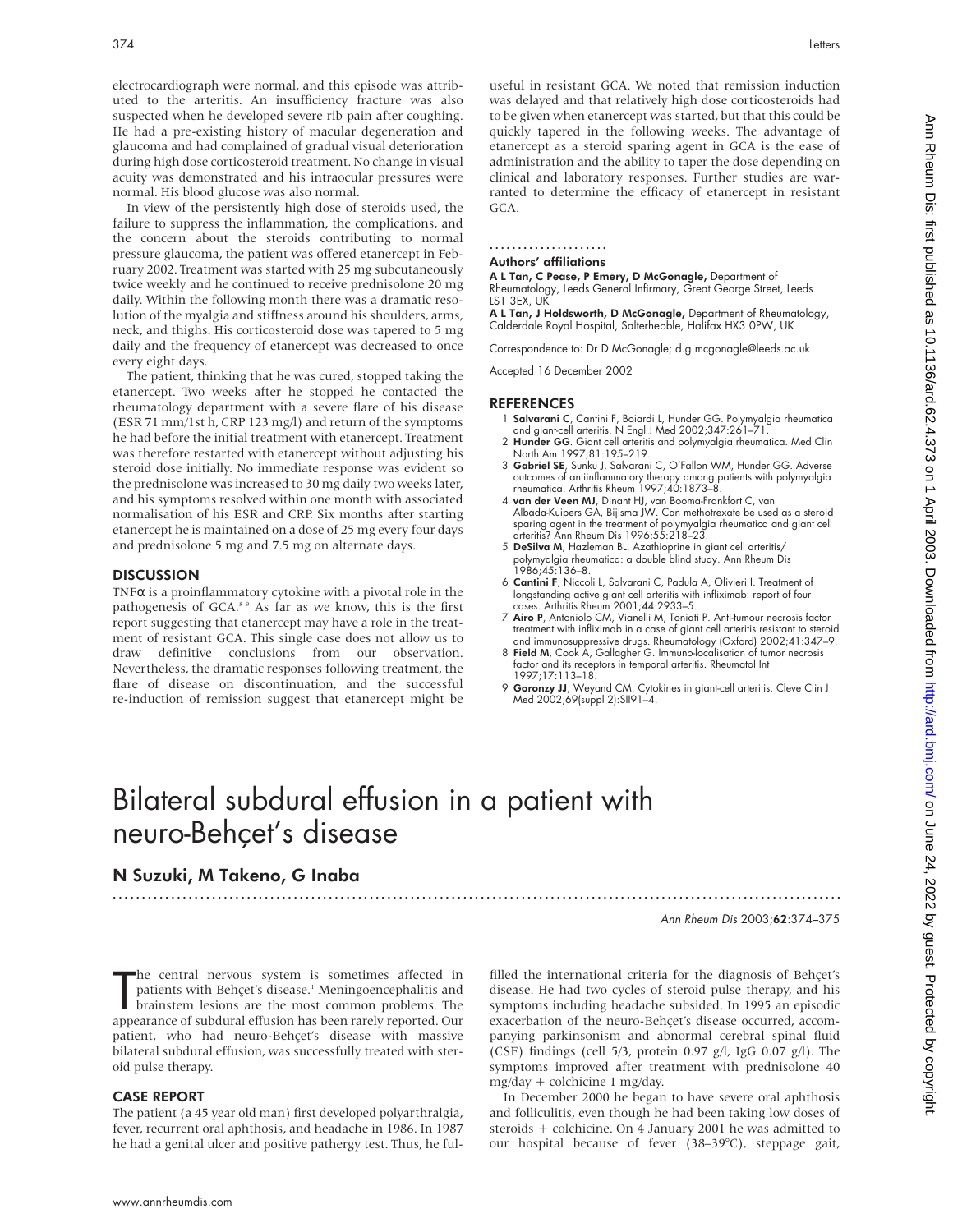

Figure 1 MRI (T<sub>1</sub> weighted image) of the patient. Subdural effusion first appeared in 010110 and disappeared in 010222.

headache, and intentional tremor. Physical examination also disclosed mild rigidity (bilateral), dysarthria, poor fingernose-finger test, poor heel-knee test, Kernig sign (−), and nuchal rigidity (−). No focal sign was evident. On admission, his white blood cell count was 8.8×10<sup>9</sup>/l, erythrocyte sedimentation rate 22 mm/1st h, C reactive protein 81 mg/l, and serum IgD 21 mg/l. Other laboratory examinations of blood and urine, including antivirus antibodies were normal. The CSF showed: cell 18/3 (mononuclear cells 14, polymorphonuclear cells 4), protein 430 mg/l, glucose 3.1 mmol/l, Cl 105 mEq/l. An electroencephalogram was almost normal. Magnetic resonance imaging (MRI) at 010104 disclosed no interval change as compared with MRI at 971208 (mild brain atrophy only) (fig 1).

We first suspected infection as the origin of his symptoms, but he did not respond to antibiotics. MRI at 010110 showed the sudden appearance of bilateral subdural effusion. The effusion was iso-intensity at  $T<sub>1</sub>$  weighted image and high intensity at T, weighted image, suggesting exudate or transudate. We made a diagnosis of exacerbation of neuro-Behçet's disease, and gave methylprednisolone 250 mg/day for three days followed by oral prednisolone 40 mg/day. Thereafter, the subdural effusion disappeared (MRI at 010222 and 010418). His neurological symptoms, including ataxia and dysarthria, gradually improved. His condition is being managed in the outpatient clinic and he has improved and his neurological symptoms have remained stable until now.

#### **DISCUSSION**

Bacterial meningitis of childhood sometimes accompanies subdural effusion.<sup>2</sup> Because no direct infectious cause was shown by the laboratory tests, and steroid pulse therapy was effective, we suggest that the finding was due to neuro-Behçet's disease. Previous studies have shown both a lymphocytic or neutrophilic meningoencephalitis and multifocal necrotic foci, predominantly in the brainstem and basal ganglion region, as the pathology of the central nervous system involvement.<sup>134</sup> Bilateral subdural effusion in patients with neuro-Behçet's disease is a rare complication of this disease.<sup>3–8</sup>

It is not always easy to distinguish exacerbation of the inflammatory disease from infection. However, the pathology of Behçet's disease is generally considered to be vasculitis of small vessels, and differences in the symptoms may reflect the differences of the affected vessels.<sup>19</sup> Thus, possibly, transient subdural venulitis led to the appearance of subdural effusion in this patient, and steroid pulse therapy brought about improvement of the subdural effusion. This case further emphasises the wide spectrum of neurological manifestations of Behçet's disease.

#### .....................

#### Authors' affiliations

N Suzuki, M Takeno, Departments of Immunology and Medicine, St Marianna University School of Medicine

G Inaba, Department of Ophthalmology, Uveitis Clinic, Tokyo Women's Medical College, Daini Hospital

Correspondence to: Dr N Suzuki, Departments of Immunology and Medicine, St Marianna University School of Medicine, 2-16-1, Sugao, Miyamae-ku, Kawasaki, Kanagawa 216-8511, Japan; n3suzuki@marianna-u.ac.jp

Accepted 12 August 2002

- 1 Sakane T, Takeno M, Suzuki N, Inaba G. Behçet's disease. N Engl J Med 1999;341:1284–91.
- 2 Daoud AS, Zaki M, al-Saleh QA. Prolonged and secondary fever in childhood bacterial meningitis. Eur J Pediatr 1989;149:114–16.
- 3 Akman-Demir G, Serdaroglu P, Tasci B. Clinical patterns of neurological involvement in Behçet's disease: evaluation of 200 patients. The Neuro-Behçet Study Group. Brain 1999;122:2171–82.
- 4 Siva A, Kantarci OH, Saip S, Altintas A, Hamuryudan V, Islak C, et al. Behçet's disease: diagnostic and prognostic aspects of neurological involvement. J Neurol 2001;248:95–103.
- 5 Gerber S, Biondi A, Dormont D, Wechsler B, Marsault C. Long-term MR follow-up of cerebral lesions in neuro-Behçet's disease. Neuroradiology 1996;38:761–8.
- 6 Kidd D, Steuer A, Denman AM, Rudge P. Neurological complications in Behçet's syndrome. Brain 1999;122:2183–94.
- 7 Siva A, Fresko II. Behçet's disease. Curr Treat Options Neurol 2000;2:435–48.
- 8 Lee SH, Yoon PH, Park SJ, Kim DI. MRI findings in neuro-Behçet's disease. Clin Radiol 2001;56:485–94.
- 9 Kocer N, Islak C, Siva A, Saip S, Akman C, Kantarci O, et al. CNS involvement in neuro-Behçet syndrome: an MR study. AJNR Am J Neuroradiol 1999;20:1015–24.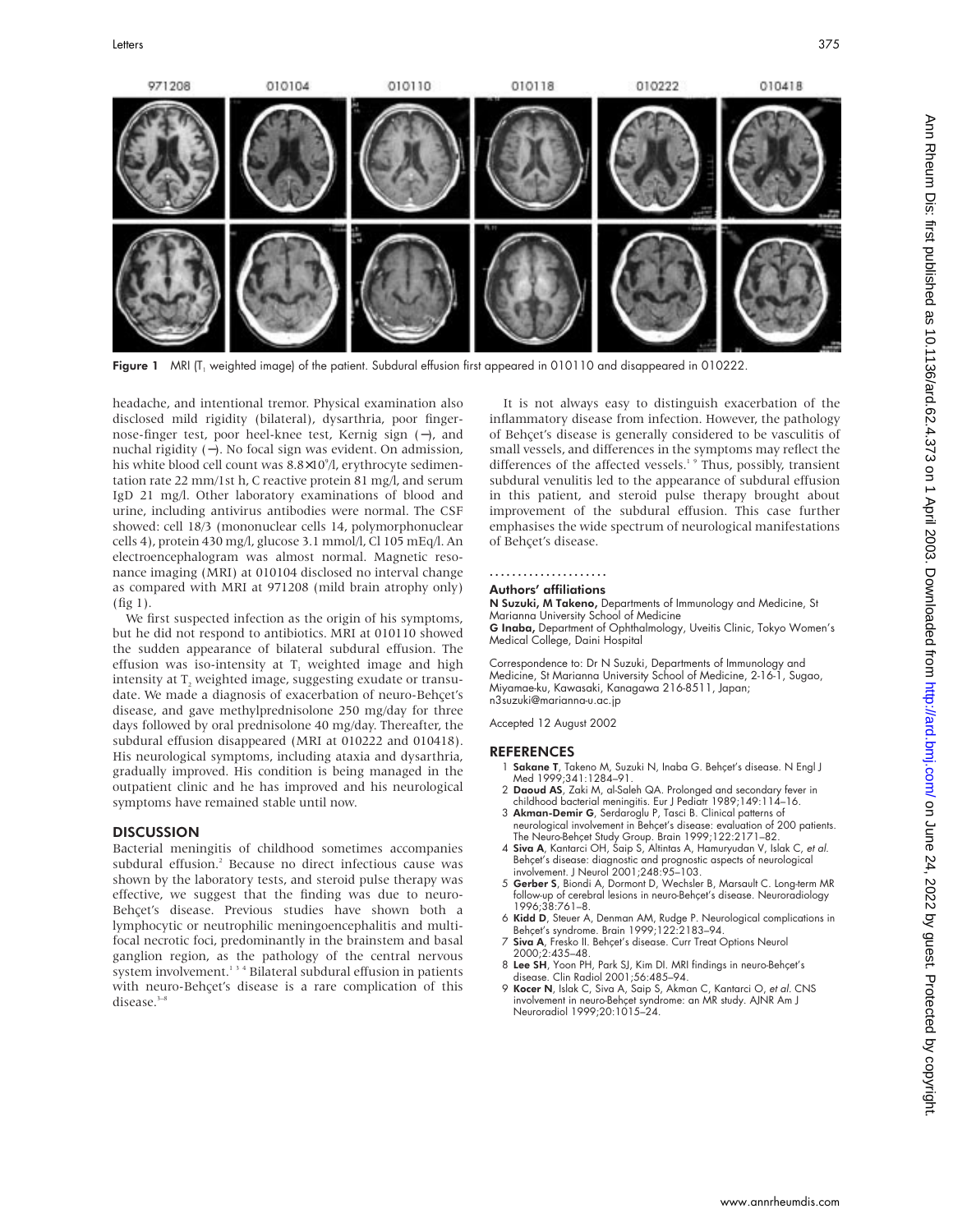# A case of multiple sclerosis associated with rheumatoid arthritis and positive anticardiolipin antibodies

### S Mpofu, R J Moots

.............................................................................................................................

Ann Rheum Dis 2003;62:376

We describe the case of a 59 year old man with long-<br>standing multiple sclerosis (MS) since his early fif-<br>ties, who after many years developed the clinical<br>and serological manifestations of erosive rheumatoid arthristanding multiple sclerosis (MS) since his early fifand serological manifestations of erosive rheumatoid arthritis (RA). This rare association is interesting owing to the overlapping pathophysiological similarities of T cell and tumour necrosis factor α (TNFα) in both diseases.<sup>12</sup> The MS musculoskeletal complaints masked proper assessment of his RA, resulting in a delayed diagnosis. As far as we know, this is the first case in which MS, RA, and serum anticardiolipin antibodies (aCL) have been found to be present simultaneously.

#### CASE REPORT

A 48 year old man presented to the orthopaedic clinic with left knee and foot pain and an associated mild weakness on the left side. Examination confirmed patellofemoral crepitus, and spastic paraparesis. A diagnosis of MS was made, supported by oligoclonal bands in cerebral spinal fluid, delayed visual evoked responses, and magnetic resonance imaging studies which showed high intensity areas in the brainstem tegmentum and periventricular white matter. His main deficit was spasticity of the legs and intermittent pains in hands and feet. He was mobile with crutches. Baclofen or dantrolene in therapeutic doses did not improve his spasticity.

Eight years later, aged 56, he developed a flitting symmetrical polyarthritis that was relieved by ibuprofen. There were no extra-articular manifestations of RA; he had two hours of early morning stiffness. There was no active synovitis on musculoskeletal examination. Acute phase proteins, full blood count, biochemistry, rheumatoid factor, antinuclear antibody, and extranuclear antibodies were all normal. IgG aCL was 30.3 GPLU, and it remained raised on repeated occasions. He continued to have episodic joint swelling and pain in both feet and hands, without synovitis or serological abnormalities at each review for four years. Feet and hands *x* ray examinations carried out at age 57 were normal. At age 59, he presented with swollen metacarpophalangeal (MCP) joints and painful feet, with almost total loss of mobility and independence. He had evident MCP, right wrist and metatarsophalangeal (MTP) synovitis. Feet and hand *x* ray examinations showed well marked periarticular osteoporosis and erosive arthropathy. Investigations showed an erythrocyte sedimentation rate of 50 mm/1st h, C reactive protein 44 mg/l, and rheumatoid factor negative; biochemistry and full blood count were normal, and IgG aCL was 35.6 GPLU. Treatment was started with methotrexate, folic acid, and low dose aspirin, with great improvement in his joint swelling, mobility, and acute phase response.

#### **DISCUSSION**

 $TNF\alpha$  and  $T$  cells drive the inflammatory cytokine cascade that activates metalloproteinases and other degradative enzymes, thus leading to erosive joint destruction in RA and demyelisation in MS.<sup>3</sup> A bibliographic search to date has confirmed that no reports exist which suggest either an increased incidence or prevalence of RA in patients with MS. This case suggests that

regardless of the absence of synovitis and an initial raised acute phase response, a history suggestive of inflammatory joint disease should lead to further evaluations and close follow up to avoid delayed diagnosis of RA and treatment. The concomitant occurrence of reduced activities of daily living and the predominance of longstanding foot pain masked proper evaluation of MTP synovitis.

The opposite is also true, that MS diagnosis can be delayed in patients with active RA, further highlighting the possibility that most of the reported cases of demyelinating process in patients with RA treated with TNFα antagonist represent exacerbation of a pre-existing state of early MS.<sup>4</sup>

The relevance of persistently raised aCL in our patient is of clinical interest as he developed RA later in life. It is well recognised that aCL in patients with MS indicate an underlying autoimmune disease or an epiphenomenon of a more diffuse immunological process.<sup>6</sup> It is also apparent that aCL have no influence on MS progression. Roussel *et al* found no correlation between aCL and age, sex, duration of MS from diagnosis, category of MS, clinical course, clinical symptoms, serum levels, or atypical lesions by magnetic resonance imaging.<sup>7</sup> Hence, aCL as in this case, did not influence or change the clinical form of MS.

In conclusion, our report highlights the interesting association between MS and RA. It emphasises the need to consider this potential rare association to avoid delayed diagnosis of RA in patients with MS.

#### .....................

Authors' affiliations

S Mpofu, R J Moots, University Hospital Aintree, Academic Rheumatology Unit, Liverpool L9 7AL, UK

Correspondence to: Dr S Mpofu; tsujoy@aol.com

Accepted 25 July 2002

- 1 Kollias G, Douni E, Kassiotis G, Kontoyiannis D. The function of tumour necrosis factor and receptors in models of multi-organ inflammation, rheumatoid arthritis, multiple sclerosis and inflammatory bowel disease. Ann Rheum Dis 1999;58(suppl 1):I32–9.
- 2 Adorini L, Bonneville M, Kollias G. Pathogenic and protective T-cell
- responses in autoimmune diseases. Res Immunol 1998;149:873–5.<br>3 **Kassiotis G**, Bauer J, Akassoglou K, Lassmann H, Kollias G, Probert L. A<br>tumor necrosis factor-induced model of human primary demyelinating diseases develops in immunodeficient mice. Eur J Immunol 1999;29:912–17.
- 4 Robinson WH, Genovese MC, Moreland LW. Demyelinating and neurologic events reported in association with tumour necrosis factor alpha antagonism: by what mechanisms could tumour necrosis factor alpha antagonists improve rheumatoid arthritis but exacerbate multiple sclerosis? Arthritis Rheum 2001;44:1977–83.
- 5 Mohan N, Edwards ET, Cupps TR, Oliverio PJ, Sandberg G, Crayton H, et al. Demyelination occurring during anti-tumour necrosis factor alpha therapy for inflammatory arthritides Arthritis Rheum 2001;44:2862–9.
- 6 de Andres C, Guillem A, Rodriguez-Mahou M, Lopez Longo FJ. Frequency and significance of anti-Ro (SS-A) antibodies in multiple sclerosis patients. Acta Neurol Scand 2001;104:83–7.
- Roussel V, Yi F, Jauberteau MO, Couderq C, Lacombe C, Michelet V, et al. Prevalence and clinical significance of anti-phospholipid. J Autoimmun 2000;14:259–65.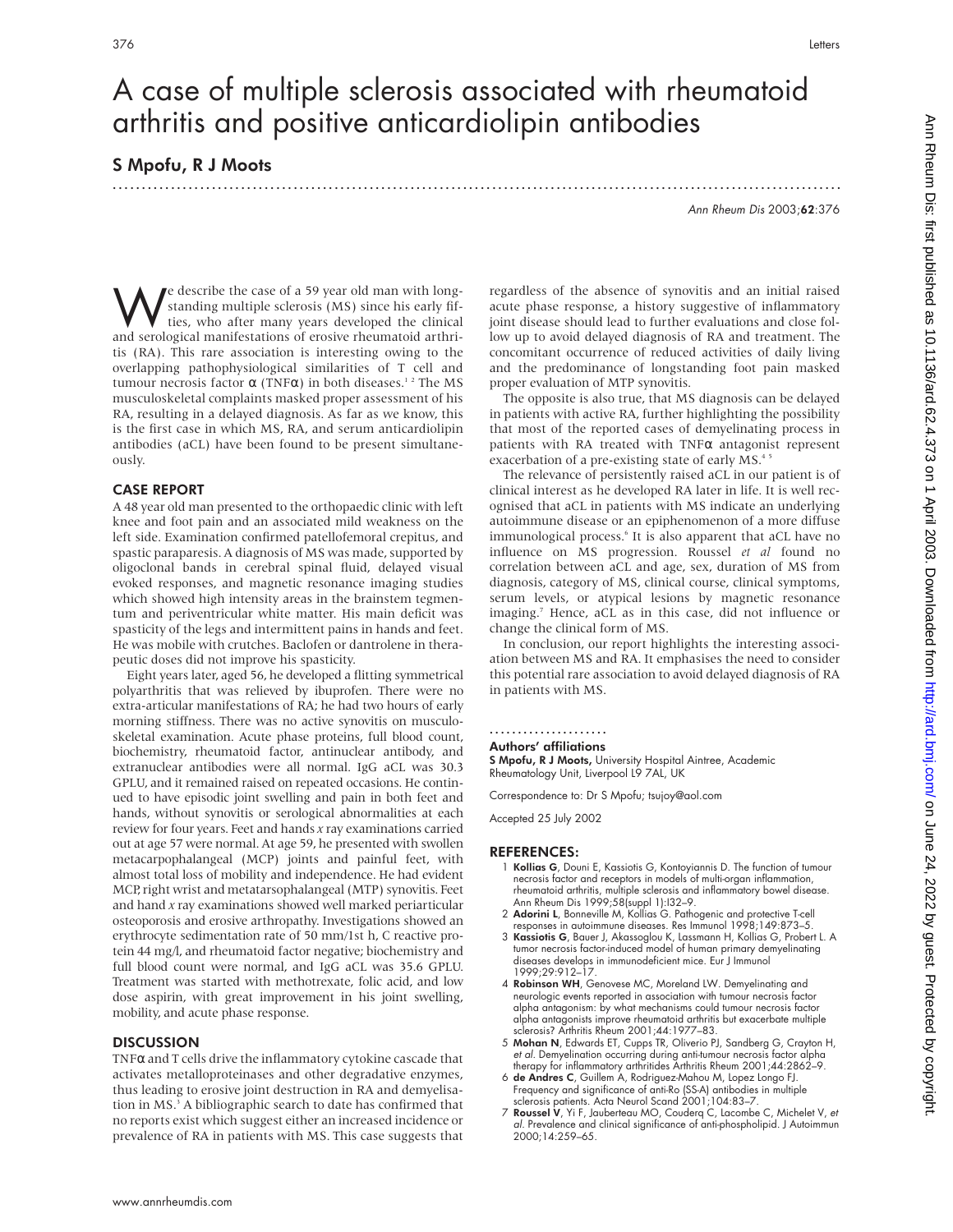# Observation on serum anti-double stranded DNA antibodies of tripterine in systemic lupus erythematosus of (NZB×W)F1 mice

.............................................................................................................................

### X Xu, Z Wu, C Xu, Y Ren, Y Ge

Ann Rheum Dis 2003;62:377–378

Tripterine is one of the major active components isolated<br>from the traditional Chinese herb *Tripterygium wilfordii*<br>Hook. f. Previous studies have shown that tripterine<br>inhibits not only humoral and cellular immune respon ripterine is one of the major active components isolated from the traditional Chinese herb *Tripterygium wilfordii* Hook. f. Previous studies have shown that tripterine also the inflammatory response.<sup>1</sup>

This study aimed at exploring the inhibitory effects of tripterine on lupus nephritis. We studied the effect of tripterine in (NZB×W)F1 mice, who spontaneously develop autoimmune disease characterised by the production of dsDNA antibodies and the development of a severe immune complex glomerulonephritis, like in human lupus nephritis.<sup>23</sup> The dsDNA antibodies are thought to have a role in the pathogenesis of mouse lupus-like nephritis.<sup>4</sup> Raised levels of circulating anti-dsDNA antibodies often precede the development of nephritis.<sup>5</sup><sup>6</sup>

(NZB×W)F1 female mice, 2 months of age at the start of the experiment, were used in these studies. All animals were housed at constant temperature and fed a standard diet. The mice were evaluated for proteinuria every two weeks using the Coomassie blue G dye binding assay.<sup>7</sup> After starting treatment all mice were housed in metabolic cages, and 24 hour urinary protein was collected for determination of basal urinary protein excretion levels. Levels >3 mg/day during the subsequent follow up were considered abnormal.<sup>8</sup> Blood was collected from the ophthalmic venous plexa for determination of the packed cell volume, and the serum was stored at –20°C; serum anti-dsDNA antibody levels were measured by enzyme linked immunosorbent assay (ELISA)<sup>9</sup> before treatment and then every two weeks. Twenty four hour urine samples were collected for determination of basal urinary protein excretion. The (NZB×W)F1 mice were randomly allocated to one of three groups to evaluate the therapeutic effect of tripterine on survival of the animals. Group A animals were untreated; groups B and C were given weekly intraperitoneal injections of tripterine 3 mg/kg wt and 6 mg/kg wt, respectively. The experiment was continued for 20 weeks.

We found that tripterine reduced the urinary protein excretion. Before treatment, animals in both groups B and C had similar concentrations of 24 hour urine protein. Untreated lupus mice (group A) at 6 weeks of age had an increased concentration of 24 hour urine protein. The mean (SD) urinary protein excretion was significantly reduced in tripterine treated groups (B and C) in comparison with the control group A (mean (SD) 0.43 (0.09) and 0.38 (0.13) *v* 14.89 (5.11) µg/min, p<0.001). There was no significant difference in proteinuria between groups B and C after eight weeks (0.53  $(0.15)$   $v$  0.50  $(0.19)$   $\mu$ g/min).

The levels of serum anti-dsDNA autoantibodies were evaluated every two weeks during the study (table 1). Different doses of tripterine suppressed the serum level of anti-dsDNA antibodies at different stages.

In untreated animals a rise in the level of serum dsDNA antibodies preceded the change of proteinuria at 2–4 weeks.

Our preliminary study indicates that tripterine greatly reduces the amount of urine protein excretion, suppressing the formation of serum anti-dsDNA antibodies. It ameliorates the clinical symptoms of the (WZB×) F1 mice, improves their

Table 1 Serum level of anti-dsDNA antibodies at different stages in groups given different doses of tripterine in comparison with the control group (OD, mean (SD))

| Weeks          | A group         | <b>B</b> group      | C group             |
|----------------|-----------------|---------------------|---------------------|
| $\Omega$       | 0.30(0.07)      | $0.22$ (0.15)       | 0.14(0.09)          |
| $\overline{2}$ | $0.60$ $(0.17)$ | $0.18(0.14)$ **     | $0.18$ $(0.12)$ **  |
| $\overline{4}$ | $0.43$ (0.05)   | 0.37(0.26)          | 0.25(0.09)          |
| 6              | 0.99(0.28)      | $0.48$ $(0.16)$ **  | $0.31(0.18)***$     |
| 8              | 0.87(0.17)      | $0.42$ (0.22)**     | $0.23$ $(0.11)$ *** |
| 10             | $0.82$ (0.42)   | $0.24$ (0.16)**     | $0.33$ $(0.24)$ **  |
| 12             | 0.74(0.41)      | $0.32$ $(0.15)$ **  | $0.28$ $(0.12)$ **  |
| 14             | 1.18(0.48)      | $0.32$ $(0.13)$ *** | $0.38$ $(0.16)$ *** |
| 16             | $0.88$ (0.16)   | $0.33$ (0.10)**     | $0.22$ (0.09)***    |
| 18             | 1.58(0.35)      | $0.31(0.11)****$    | $0.23$ $(0.10)***$  |
| 20             |                 | 0.30(0.07)          | 0.25(0.09)          |

survival rate, and has a definite protective effect on lupus nephritis. These results suggest that clinical studies should be carried out to explore the exciting possibility that tripterine might be used in the treatment of human lupus.

#### ACKNOWLEDGEMENTS

This study was supported by grant 97401910 item from the Shanghai Science and Technology Committee Foundation.

We thank Professor De-Chen Zhang, Department of Pharmacology, Institute of Material Medica, Fudan University, for providing the tripterine.

#### .....................

#### Authors' affiliations

X Xu, Z Wu, C Xu, Y Ren, Y Ge, Division of Nephrology, Zhongshan Hospital, Fudan University, Shanghai, China

Correspondence to: Dr X Xu, Division of Nephrology, Zhongshan Hospital , Fudan University, Shanghai 200032, China; xunhuixu@hotmail.com

Accepted 23 July 2002

- 1 Zhang LX, Yu FK, Zhang QY, Fang Z, Pan DJ. Immunosuppressive and antiinflammatory activities of tripterine. Yao Xue Xue Bao 1990;25:573–7.
- 2 Okamura M, Kanayama Y, Amastu K, Negoro N, Koda S, Takeda T, et al. Significance of enzyme linked immunosorbent assay (ELISA) for antibodies to double-stranded and single-stranded DNA in patients with lupus nephritis: correlation with severity of renal histology. Ann Rheum Dis 1993;52:14–20.
- 3 Bootsma H, Spronk PE, Borg EJT, Hummel EJ, Boer GD, Limburg PC, et al. The predictive value of fluctuations in IgM and IgG class anti-dsDNA antibodies for relapses in systemic lupus erythematosus. A prospective long term observation. Ann Rheum Dis 1997;56:661–6.
- 4 Vyse TJ, Drake CG, Razzo ST, Lzui S, Kotzin BL. Genetic linkage of IgG autoantibody production in relation to lupus nephritis in New Zealand hybrid mice. J Clin Invest. 1996,98:1762.
- 5 Winkler TH, Jahn S, Lalden JR. IgG human monoclonal anti-DNA autoantibodies from patients with systemic lupus erythematosus. Clin Exp Immunol 1991;85:379–85.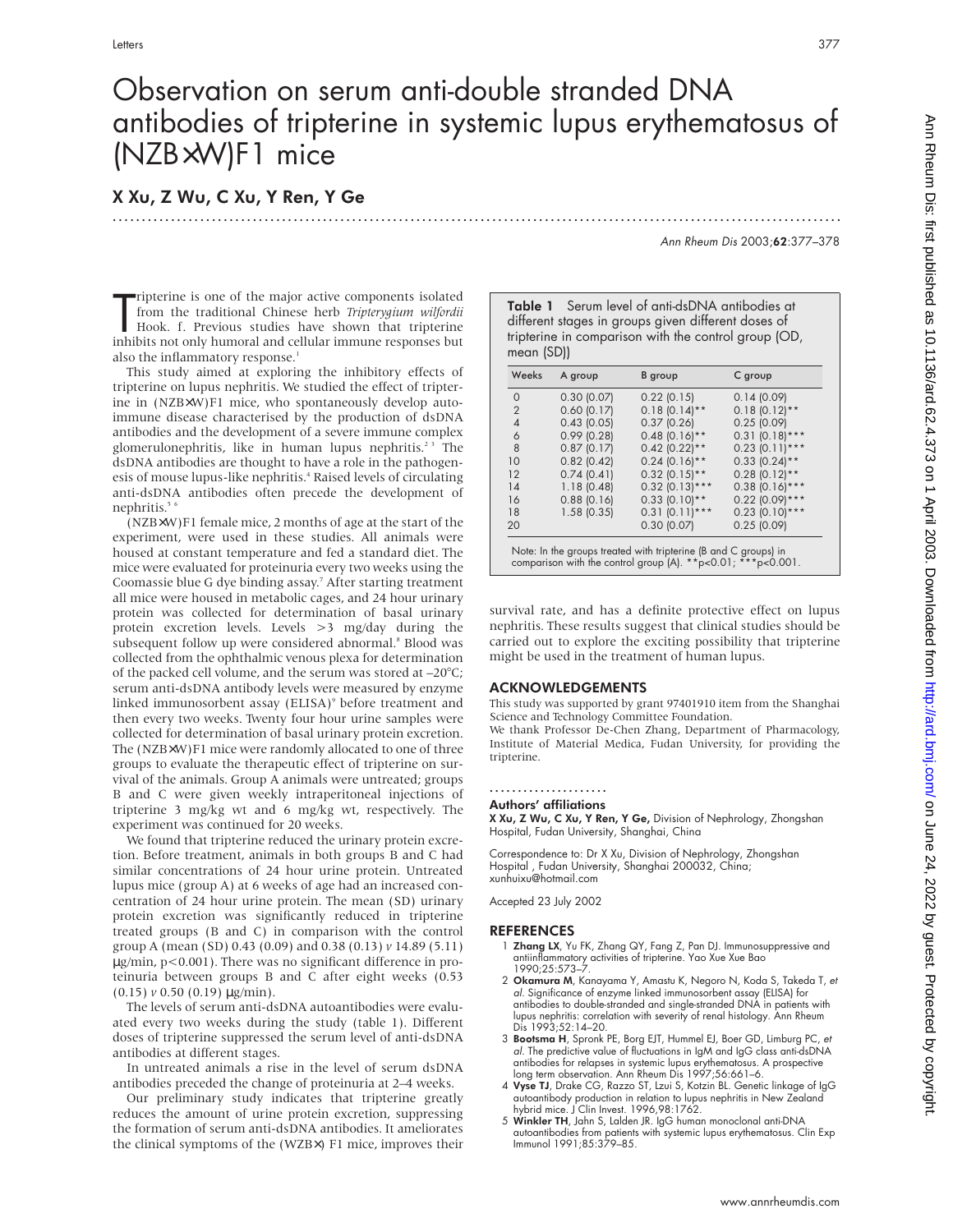- 6 Ehreustein MR, Longhurst CM, Isenberg DG. Production and analysis of IgG monoclonal anti-DNA antibodies from SLE patients. Clin Exp Immunol 1993;92:39–45.
- 7 Read SM, Northoote DH. Minimization of variation in the response to different proteins of the Coomassie blue G dye-binding protein. Anal Biochem 1981;116:55–64.

# Clodronate induced uveitis

### P Fietta, P Manganelli, L Lodigiani

- 8 Swenaga R, Abdou NI. Anti-(DNA-histone) antibodies in active lupus nephritis. J Rheumatol 1996;23:279–85.
- 9 Emlen W, Jarusiripipat P, Burdick G. A new ELISA for the detection of double-stranded DNA antibodies. J Immunol Methods 1990;132:91–102.

Ann Rheum Dis 2003;62:378

We are reporting on a 68 year old woman, treated for<br>non-nitrogen, halogen containing bisphosphonate<br>(BP) who developed a bilateral drug related anterior acute postmenopausal osteoporosis with clodronate, a (BP), who developed a bilateral, drug related, anterior acute uveitis. BPs are generally well tolerated. Uveitis is an ocular adverse effect hitherto described only for nitrogen containing bisphosphonates (N-BPs).<sup>12</sup> To our knowledge, this is the first report of uveitis induced by a non-N-BP.

#### CASE REPORT

In April 2001 the patient presented with a three month history of spinal pain, following an accidental fall. Spine and pelvis *x* ray examination showed osteoporotic fractures in T12, L1, and L2 vertebral bodies. Bone densitometry dual energy *x* ray absorptiometry evaluation showed remarkably reduced mineral density in both vertebral and femoral neck sites (T score −4.3 and −4.08, respectively). Because the patient had had reflux oesophagitis, we treated her with 100 mg once a week of intramuscular (IM) clodronate, the only parenteral BP available for outpatients in our country. The treatment progressively reduced the spinal pain.

In August 2001 the patient started to have the first mild symptoms of a bilateral iritis, such as transient tearing, photophobia, and ocular redness, attributed by her ophthalmologist to viral infection. Thus, the clodronate treatment was continued. The patient was treated with topical corticosteroids, and the ocular problems promptly resolved. However, thereafter they regularly recurred in the 24–72 hours after each IM clodronate administration. Because the intensity and persistence of her ocular symptoms from time to time progressively worsened, in September 2001 the patient returned for our consultation. Ocular examination disclosed marked bilateral perikeratic hyperaemia, and anterior uveitis was diagnosed. Routine biochemical and inflammatory measurements were normal. Autoantibodies were negative, as well as HLA typing for the B27 antigen. The patient was treated for seven days with topical corticosteroids and cycloplegic drugs, and recovered completely. The clodronate treatment was discontinued and the ocular symptoms did not recur.

In January 2002, we rechallenged with the drug, because the patient asked for another course of treatment, but after the first IM clodronate administration, the ocular complaints started again. The patient was not taking any other drug. Thus, a bilateral anterior uveitis related to clodronate was diagnosed and the drug was permanently suspended. Thereafter, the patient was consistently symptom-free.

#### **DISCUSSION**

Ocular adverse effects have been hitherto reported only for the N-BPs risedronate,<sup>1</sup> pamidronate,<sup>1</sup> and alendronate.<sup>2</sup> Interestingly, a patient previously tolerant to the non-nitrogen derivative etidronate shortly developed anterior uveitis after both oral risedronate and intravenous pamidronate,<sup>1</sup> suggesting that the chemical structure may play a part in the pathogenesis of the eye disease. The ocular side effects have been interpreted as a consequence either of an allergic reaction or an acute inflammatory response.<sup>3</sup> N-BPs are known to cause transient pyrexia, a flu-like syndrome, and serological changes resembling a typical acute phase response, and also to stimulate the release of proinflammatory cytokines, such as tumour necrosis factor α, interleukin 1, and interleukin 6.<sup>4</sup> Thus, they may act as adjuvants in an immune reaction, which might have the uvea as a target organ. Instead, clodronate inhibits proinflammatory cytokine and nitric oxide secretion from activated macrophages, especially when delivered into cells by liposomes.<sup>5</sup> In our case, the bilateral anterior uveitis, correlated well with the parenteral clodronate administration, and might be related to an idiosyncratic reaction rather than to a cytokine mediated process.

To our knowledge, ocular adverse manifestations have not hitherto been described for the non-N-BP clodronate. Because the BPs are successfully used in an increasingly broad range of diseases, we wish to report this observation, which suggests the need for a careful evaluation of ocular symptoms developing during treatment with any BP, independently of its chemical structure.

#### ..................... Authors' affiliations

.............................................................................................................................

P Fietta, P Manganelli, Dipartimento Osteo-Articolare, Unità Operativa di Reumatologia e Medicina Interna, Azienda Ospedaliera di Parma, Italy

L Lodigiani, Unità Operativa di Oculistica, Ospedale di Asola (Mantova), Italy

Correspondence to: Dr P Manganelli, Dipartimento Osteo-Articolare, Unità Operativa di Reumatologia e Medicina Interna, Azienda Ospedaliera di Parma, Via Gramsci, 14, 43100 Parma, Italy; pmanganelli@ao.pr.it

Accepted 9 August 2002

- 1 Siris ES. Bisphosphonates and iritis. Lancet 1993;341:436–7. 2 Salmen S, Berrueta L, Sanchez N, Montes H, Borges L.
- Nongranulomatous anterior uveitis associated with alendronate therapy. Invest Clin 2002;43:49–52.
- 3 Moorthy RS, Valluri S, Jampol LM. Drug-induced uveitis. Surv Ophthalmol 1998;42:557–70.
- 4 Thiebaud D, Sauty A, Burckhardt P, Leuenberger P, Sitzler L, Green JR, et al. An in vitro and in vivo study of cytokines in the acute-phase response associated with bisphosphonates. Calcif Tissue Int 1997;61:386–92.
- 5 Makkonen N, Salminen A, Rogers MJ, Frith JC, Urtti A, Azhayeva E, et al. Contrasting effects of alendronate and clodronate on RAW 264 macrophages: the role of a bisphosphonate metabolite. Eur J Pharm Sci 1999;8:109–18.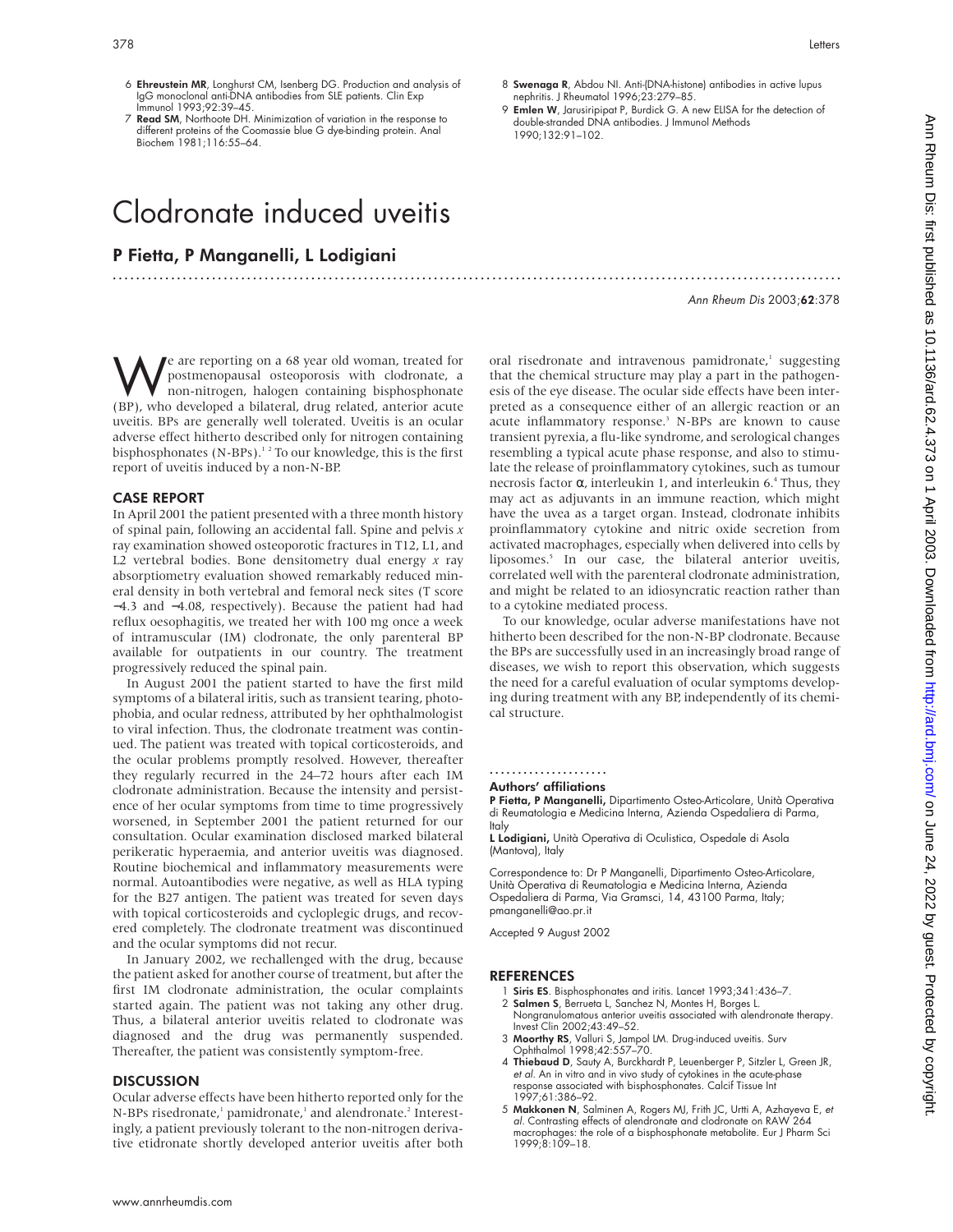# Aminotransferase levels during treatment of rheumatoid arthritis with leflunomide in clinical practice

# A Hoi, G O Littlejohn

### .............................................................................................................................

Ann Rheum Dis 2003;62:379

eflunomide is a disease modifying drug with proven<br>efficacy in the treatment of rheumatoid arthritis (RA).<sup>1-6</sup><br>Clinical trials have indicated that low level, reversible,<br>asymptomatic increases in serum transaminases may o eflunomide is a disease modifying drug with proven efficacy in the treatment of rheumatoid arthritis (RA).<sup>1-6</sup> Clinical trials have indicated that low level, reversible, although serious hepatotoxicity is uncommon. $6-8$  It remains unclear as to whether the characteristics of leflunomide transaminitis, reported in clinical trials, occur in a less vigorously monitored and clinically heterogeneous normal care RA population.

#### METHODS AND RESULTS

Between November 1999 and September 2001 we audited all non-hospital clinic patients with RA, privately managed with leflunomide by one physician (GOL), for the frequency and severity of transaminitis. These patients received usual care and were felt to be more likely to have other comorbidities, polypharmacy, and poorer review compliance than clinical trial patients.

Serum alanine aminotransferase (ALT) levels are reported, as they were the only transaminase determined by the each of the four regional laboratories which took part in monitoring the geographically widespread patients as part of their liver function test panel. One hundred consecutive patients were followed up prospectively for a mean of nine months. The mean number of previous disease modifying antirheumatic drugs (DMARDs) was 3.65, the patients' mean age was 56 years and mean disease duration was 14 years. Sixty three per cent of patients received leflunomide added to methotrexate. Blood tests were usually performed monthly to three monthly. When ALT levels were significantly abnormal, management depended on which combination of DMARDs the patient was taking, the timing of the abnormality, the pre-leflunomide ALT characteristics, and the clinical response to leflunomide.

Ninety five per cent of increases occurred in the first 270 days of observation. Thirty per cent of patients had at least one episode of a raised ALT level above the individual laboratory upper limit of normal (ULN). Of these, 21/30 (79%) had levels less than twice the ULN, while 4/30 (13%) had levels more than three times the ULN. Six patients had abnormal ALT levels on more than three occasions. All patients with severe or frequent ALT abnormality were receiving a methotrexate/ leflunomide combination, with one discontinuing leflunomide. Of the rest, all ALT levels returned to normal with observation or reduction in the dose of methotrexate (if used in combination) or leflunomide. No patient had symptoms of liver toxicity or required a washout procedure.

The mean level of serum ALT over the next three months did not vary significantly whether a leflunomide loading dose was used or not. The mean ALT level in 35 randomly selected patients receiving a methotrexate/leflunomide combination was 78.6% of the ULN compared with 51.2% when receiving methotrexate monotherapy in the two previous years (p<0.0001), although both were still within the normal range.

#### **DISCUSSION**

This group of patients had severe recalcitrant RA as shown by the long duration of the disease and the high number of previous DMARDs. In this study we report ALT levels, which are generally more sensitive to change than aspartate aminotransferase

(AST), to show minor changes in these patients with RA treated with leflunomide in routine clinical practice similar to those seen under more rigorous clinical trial conditions.<sup>1-8</sup> The combination of leflunomide and methotrexate led to all of the significant rises in ALT. However, the low level of the highest increases and the return to normal with observation or dose modification, particularly of methotrexate if used in combination, is reassuring to the clinician, who is used to minor fluctuations in ALT/AST in methotrexate monitoring programmes. Currently in patients with RA taking methotrexate, serum transaminase levels, particularly AST, are the best surrogate marker and predictor of clinically significant liver disease. $9-11$ 

Although this study reflects "real world" rather than rigid clinical trial patient characteristics and monitoring, it is short term and further observation over time is required to evaluate clinically significant liver disease in this setting.

#### .....................

#### Authors' affiliations

A Hoi, G O Littlejohn, Department of Rheumatology, Monash Medical Centre, 246 Clayton Road, Clayton Victoria 3168, Australia

Correspondence to: Professor G O Littlejohn; geoff.littlejohn@med.monash.edu.au

Accepted 2 September 2002

- Smolen JS, Kalden JR, Scott DL, Rozman B, Kvien TK, Larsen A, et al. Efficacy and safety of leflunomide compared with placebo and sulphasalazine in active rheumatoid arthritis: a double-blind randomised, multicentre trial. Lancet 1999;353:259–66.
- 2 Strand V, Cohen S, Schiff M, Weaver A, Fleischmann R, Cannon G, et al. Treatment of active rheumatoid arthritis with leflunomide compared with placebo and methotrexate. Arch Intern Med 1999;159:2542–50.
- 3 Sharp JT, Strand V, Leung H, Hurley F, Loew-Friedrich I. Leflunomide Rheumatoid Arthritis Investigators Group. Treatment with leflunomide slows radiographic progression of rheumatoid arthritis. Arthritis Rheum 2000;43:495–505.
- 4 Emery P, Breedveld FC, Lemmel EM, Kaltwasser JP, Dawes PT, Gomor B, et al. A comparison of the efficacy and safety of leflunomide and methotrexate for the treatment of rheumatoid arthritis. Rheumatology
- (Oxford) 2000;39:655–65.<br>5 **Scott DL**, Smolen JS, Kalden JR, Van de Putte LBA, Larsen A, Kvien TK, *et* al. Treatment of active rheumatoid arthritis with leflunomide: two year follow up of a double blind, placebo controlled trial versus sulfasalazine. Ann Rheum Dis 2001;60:913–23.
- 6 Cohen S, Cannon GW, Schiff M, Weaver A, Fox R, Olsen N, et al. Two-year, blinded, randomised, controlled trial of treatment of active rheumatoid arthritis with leflunomide compared to methotrexate. Arthritis Rheum 2001;44:1984–92.
- 7 Weinblatt ME, Kremer JM, Coblyn JS, Maier AL, Helfgott SM, Morrell M, et al. Pharmacokinetics, safety, and efficacy of combination treatment with methotrexate and leflunomide in patients with active rheumatoid arthritis. Arthritis Rheum 1999;42:1322–8.
- 8 Kremer J, Genovese M, Cannon GW, Caldwell J, Cush J, Weisman M, et al. Combination of leflunomide and methotrexate in patients with active rheumatoid arthritis failing MTX monotherapy: an open-label extension study [abstract]. Arthritis Rheum 44(suppl 9):S549.
- 9 Kremer JM, Furst DE, Weinblatt ME, Blotner SD. Significant changes in serum AST across hepatic histological biopsy grades: prospective analysis of 3 cohorts receiving methotrexate therapy for rheumatoid arthritis. J Rheumatol 1996;23:459–61.
- 10 Kremer JM, Alarcon GS, Lightfoot RW, Willkens RF, Furst DE, Willaims J, et al. Methotrexate for rheumatoid arthritis suggested guidelines for monitoring liver toxicity. Arthritis Rheum 1994;37:316-28
- 11 Kremer JM. Not yet time to change the guidelines for monitoring methotrexate liver toxicity: they have served us well. J Rheumatol 2002;29:1590–2.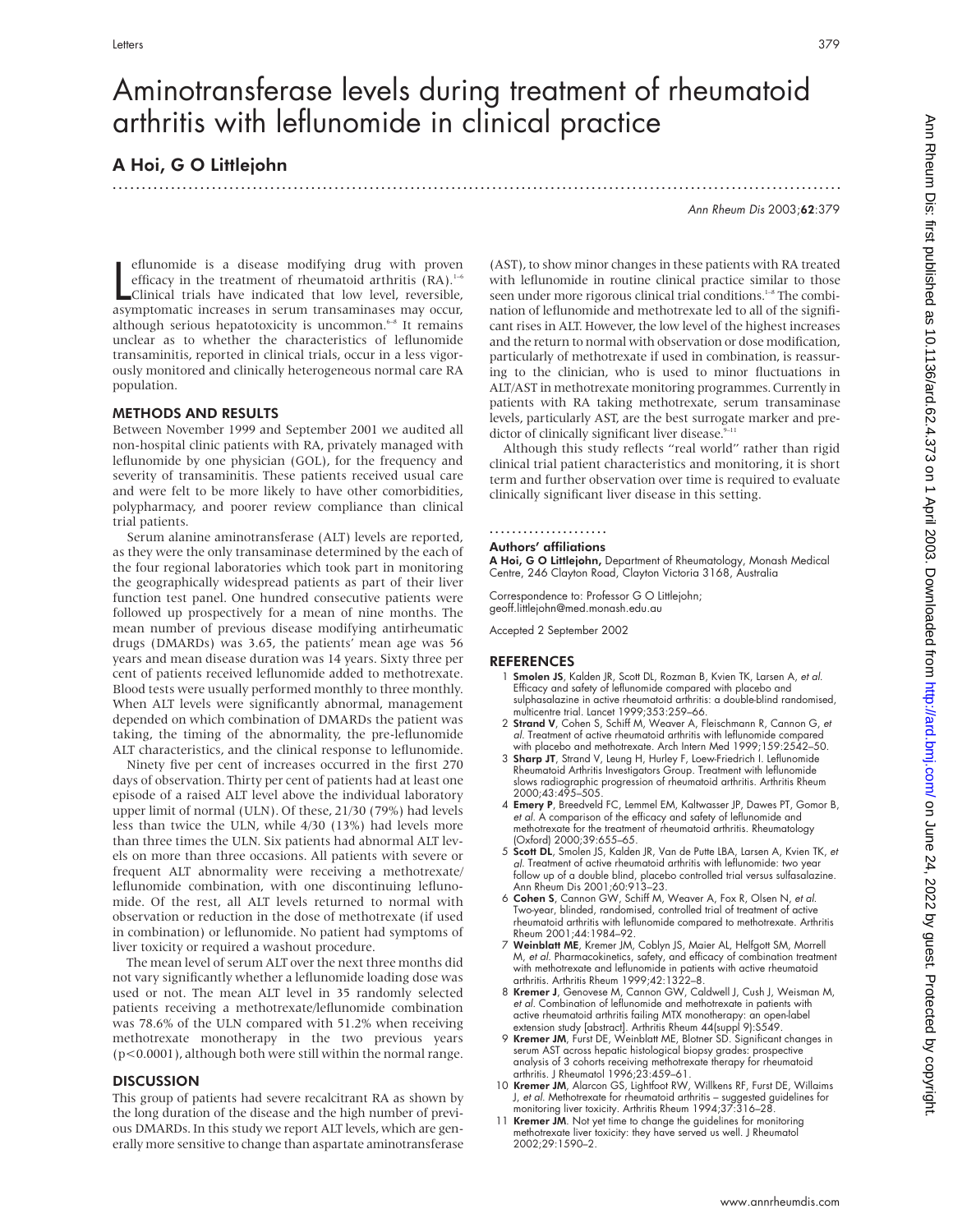# Magnetic resonance imaging of the hand in mixed connective tissue disease

.............................................................................................................................

### M A Cimmino, A Iozzelli, G Garlaschi, E Silvestri, C Montecucco

Ann Rheum Dis 2003;62:380–381

Mixed connective tissue disease (MCTD) is a systemic<br>disease identified by Sharp and coworkers in 1972,<sup>1</sup><br>features of other connective tissue diseases such as systemic disease identified by Sharp and coworkers in 1972,<sup>1</sup> which shows some of the clinical and pathological features of other connective tissue diseases such as systemic lupus erythematosus (SLE), systemic sclerosis (SS), and polymyositis. Although it is characterised by high concentrations of anti-U1RNP antibodies, the very definition of MCTD as a distinct entity is still under debate despite the number of immunogenetic, immunological, and clinical studies that have been carried out.<sup>2</sup>

Imaging of the joints in MCTD is based on traditional radiology. Features characteristic of SS (soft tissue atrophy, calcifications, tuftal resorption, distal interphalangeal joint erosions), of rheumatoid arthritis (RA) (juxta-articular osteoporosis, joint space narrowing, marginal erosions), and of SLE (joint deformities without erosions, osteonecrosis) have been described.<sup>4</sup> Magnetic resonance imaging (MRI) is

better than conventional radiology in many instances because of its multiplanar capacity and higher sensitivity.<sup>5</sup> We describe here the MRI appearance of the hands in two patients with MCTD.

#### CASE REPORTS

Two women, aged 32 and 25 years, were diagnosed with MCTD according to the criteria of Alarcon-Segovia and Villareal.<sup>6</sup> Disease duration was six and 24 months, respectively. Both patients showed arthritis of the wrist and of several metacarpophalangeal (MCP) and interphalangeal joints, as well as dorsal oedema of the hands, Raynaud's phenomenon, and xerophthalmia. Swelling of the parotid gland, myositis, and photosensitivity were present in one patient. MRI was performed using a 0.2 T dedicated MRI system (Artoscan, ESAOTE, Genova, Italy). The technical details of the sequences are given in the legend to fig 1.



Figure 1 (A) Patient 1: synovitis/effusion around the ulnar styloid (asterisk) and tenosynovitis of the flexor and extensor tendons (arrows)  $[T_1]$ weighted GE sequence on axial plane; TR/TE/FA/NEX=400 ms/16 ms/75°/2). (B) Patient 2: intense synovitis of the radioulnar joint (asterisk) and extensor tenosynovitis (arrows) causing thickening of the dorsum of the hand (T $_{\rm I}$  weighted STIR sequence on axial plane; TR/TE/FA/NEX=1520 ms/24 ms/90°/1). (C) Patient 1: synovitis/effusion and pericapsular oedema is seen in the second PIP joint. The distended capsule is indicated by the arrows. (D) Patient 2: intracapsular synovial effusion and/or synovitis of the third and fourth MCP joints (arrows) (both are T<sub>1</sub> weighted STIR sequences on coronal planes; TR/TE/FA/NEX=1520 ms/24 ms/90°/1). MRI was performed with a 0.2 T dedicated system using a wrist coil with field of view of 11 cm. Slice width was 3 mm with a gap of 0 mm.